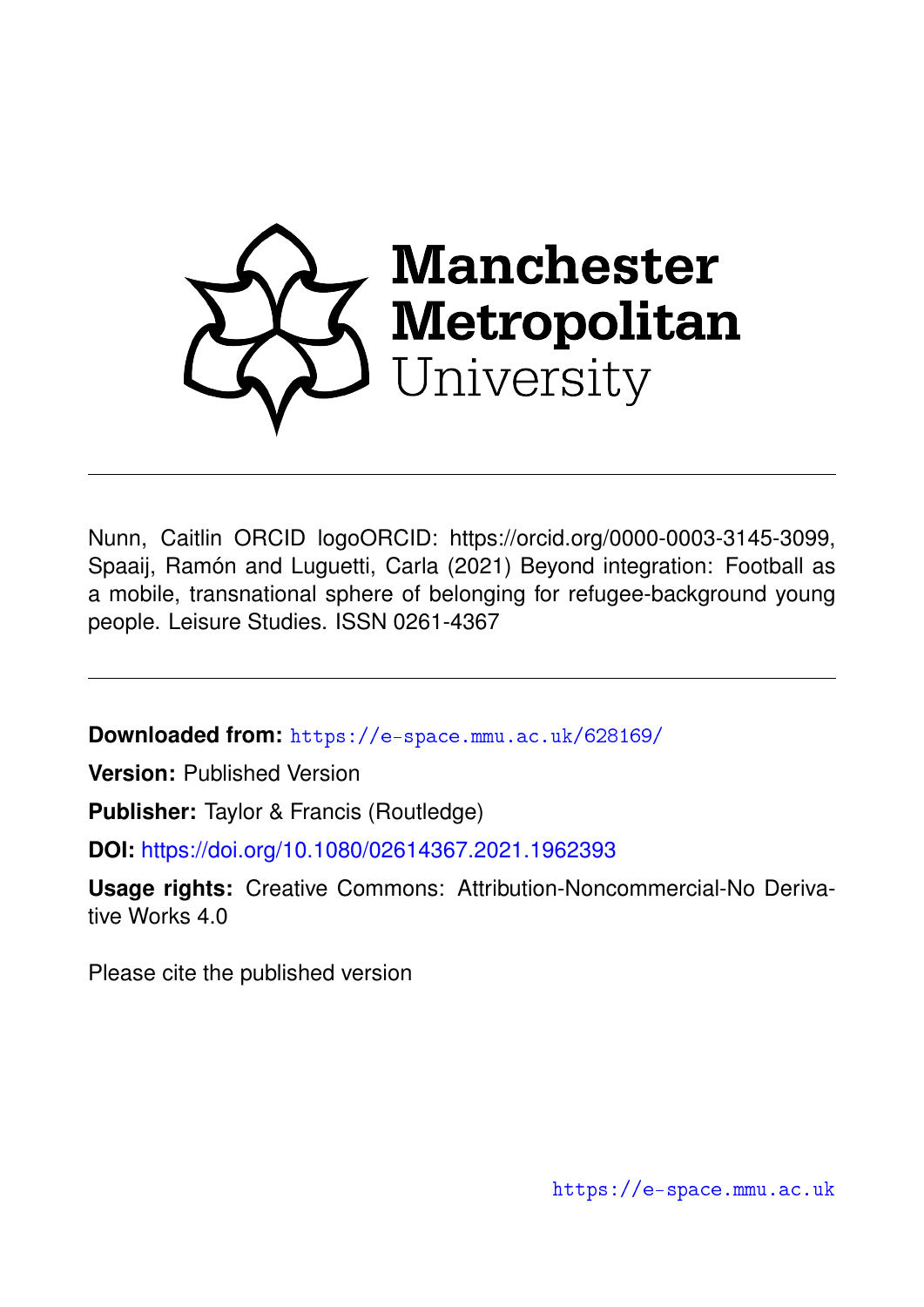

**Leisure Studies**



**ISSN: (Print) (Online) Journal homepage:<https://www.tandfonline.com/loi/rlst20>**

# **Beyond integration: football as a mobile, transnational sphere of belonging for refugeebackground young people**

**Caitlin Nunn, Ramón Spaaij & Carla Luguetti**

**To cite this article:** Caitlin Nunn, Ramón Spaaij & Carla Luguetti (2021): Beyond integration: football as a mobile, transnational sphere of belonging for refugee-background young people, Leisure Studies, DOI: [10.1080/02614367.2021.1962393](https://www.tandfonline.com/action/showCitFormats?doi=10.1080/02614367.2021.1962393)

**To link to this article:** <https://doi.org/10.1080/02614367.2021.1962393>

© 2021 The Author(s). Published by Informa UK Limited, trading as Taylor & Francis Group.



 $\bullet$ 

Published online: 12 Aug 2021.

[Submit your article to this journal](https://www.tandfonline.com/action/authorSubmission?journalCode=rlst20&show=instructions)  $\mathbb{Z}$ 

**III** Article views: 48



[View related articles](https://www.tandfonline.com/doi/mlt/10.1080/02614367.2021.1962393)  $\mathbb{Z}$ 

[View Crossmark data](http://crossmark.crossref.org/dialog/?doi=10.1080/02614367.2021.1962393&domain=pdf&date_stamp=2021-08-12)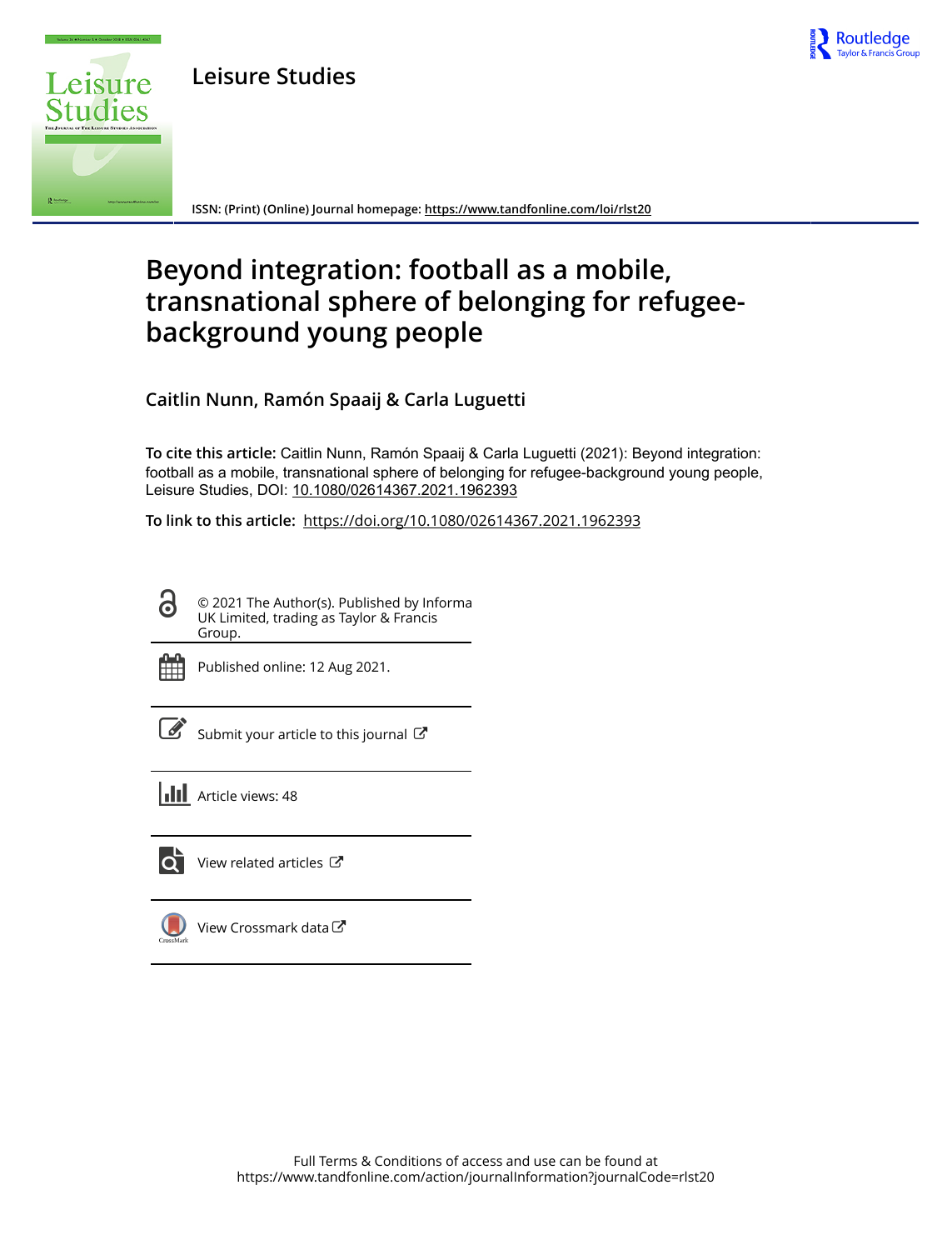

**a** OPEN ACCESS **a** Check for updates

# **Beyond integration: football as a mobile, transnational sphere of belonging for refugee-background young people**

Caitlin Nunn<sup>a</sup>, Ramón Spaaij D<sup>[b](#page-2-0)[,c](#page-2-1)</sup> and Carla Luguetti D<sup>b</sup>

<span id="page-2-1"></span><span id="page-2-0"></span><sup>a</sup>Manchester Centre for Youth Studies, Manchester Metropolitan University, Manchester, UK; <sup>b</sup>Institute for Health and Sport, Victoria University, Melbourne, Australia; <sup>c</sup>Department of Sociology, University of Amsterdam, Amsterdam, The Netherlands

#### **ABSTRACT**

Sport is widely utilised as an integration tool for refugee-background young people in resettlement countries, with a concomitant research focus on the implementation and outcomes of health and integration initiatives. However, a narrow focus on integration as the context and outcome of sport participation limits our understanding of the wider role sport plays as a sphere of belonging for refugee-background young people. By taking a wider view of football that includes fandom, informal participation, and community sport, we can gain important insights into how it functions as a mobile, transnational sphere of belonging that can, for some, provide a continuous sense of embodied, affective, practical, and sociocultural belonging in the face of multiple migrations and transitions. Drawing on three ethnographic and participatory studies conducted with refugee-background young people in the United Kingdom, Australia, and the Netherlands, this article explores the ways in which engagement with football both precedes and exceeds integration in the everyday lives of refugee-background young people. The authors demonstrate the need to place instrumental sports-based integration approaches in a wider transnational and historical context, and to attend to the wider affordances of sport for refugee-background young people.

#### **ARTICLE HISTORY**

Received 14 April 2021 Accepted 21 July 2021

#### **KEYWORDS**

Integration; belonging; young people; sport; refugees; forced migration

# **Introduction**

<span id="page-2-5"></span><span id="page-2-3"></span>Outcomes of refugee resettlement are commonly evaluated through the lens of 'integration': a governmental framework premised on linear progression towards full participation in the resettlement country (Nunn et al., [2017\)](#page-14-0). At its most liberal, integration is conceived as 'a dynamic two-way process that places demands on both the refugee and the receiving community' (UNHCR, [2013,](#page-15-0) p. 8). However, in many countries, including the United Kingdom, Australia, and the Netherlands, there tends to be a narrow focus on measurable, policy-relevant dimensions of experience such as education and employment, and an expectation that it is refugees themselves (and migrants more broadly) who must undertake the labour of 'fitting in' to existing institutional and sociocultural spheres (e.g. Schinkel, [2018](#page-14-1)).

<span id="page-2-4"></span><span id="page-2-2"></span>Sport and leisure are not immune to this instrumentalisation. The UK's *Home Office Indicators of Integration Framework 2019* explicitly recognises leisure as a marker and means of integration (Ndofor-Tah et al., [2019](#page-14-2)). According to the authors, leisure activities can help newly arrived migrants 'learn more about the culture of a country or local area, and can provide opportunities

**CONTACT Caitlin Nunn @ c.nunn@mmu.ac.uk <b>Manchester Centre for Youth Studies**, Manchester Metropolitan University, UK, Geoffrey Manton Building, Rosamond St West, Manchester M15 6BH, UK

© 2021 The Author(s). Published by Informa UK Limited, trading as Taylor & Francis Group.

This is an Open Access article distributed under the terms of the Creative Commons Attribution-NonCommercial-NoDerivatives License (http:// creativecommons.org/licenses/by-nc-nd/4.0/), which permits non-commercial re-use, distribution, and reproduction in any medium, provided the original work is properly cited, and is not altered, transformed, or built upon in any way.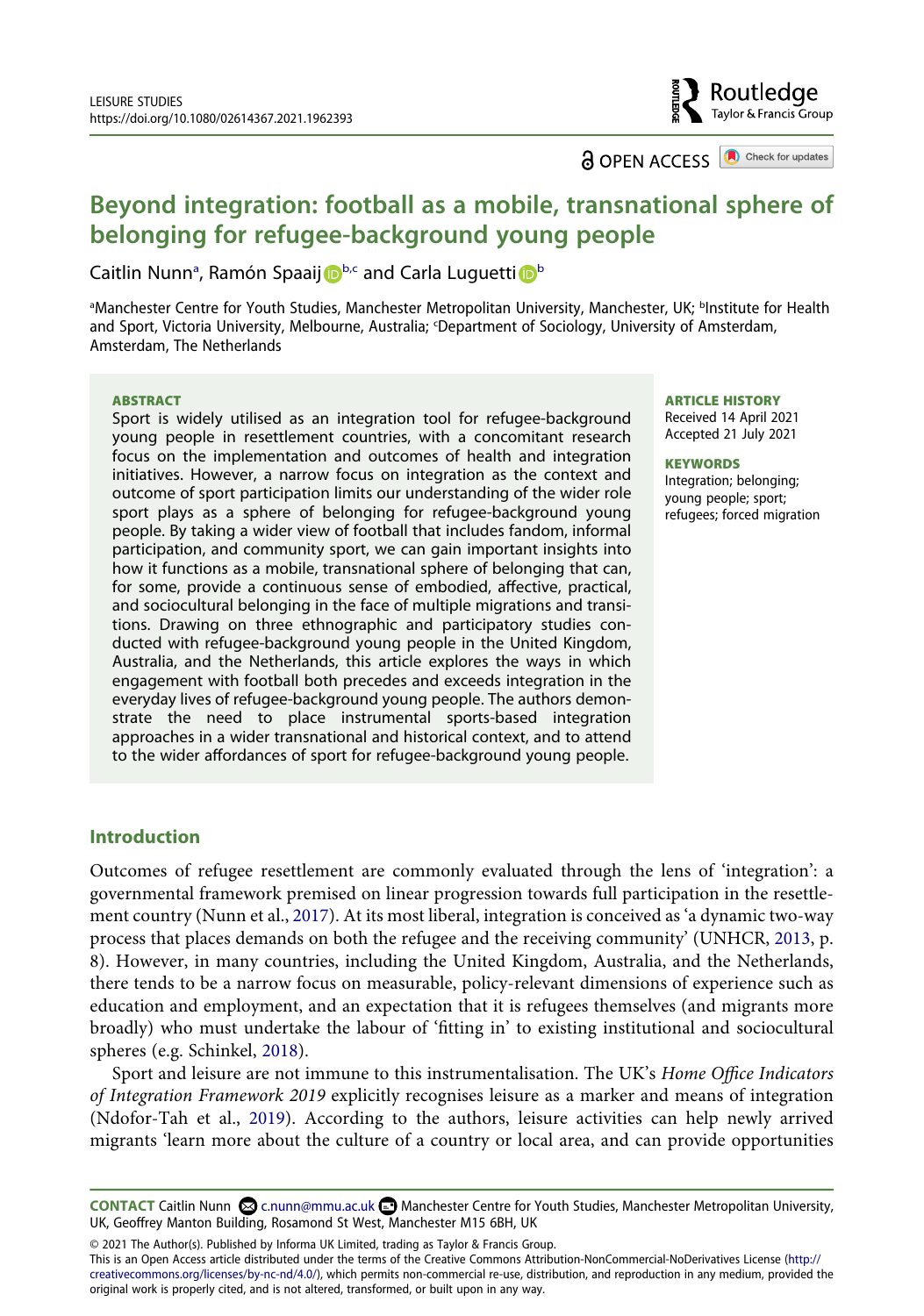<span id="page-3-0"></span>to establish social connections, practice language skills and improve overall individual health and wellbeing' (Ndofor-Tah et al., [2019](#page-14-2), p. 38). This builds on a history of research into sport as a pathway to integration for refugee-background young people in resettlement countries (Amara et al., [2004](#page-13-0); Gibbs & Block, [2017](#page-14-3); Ley et al., [2021;](#page-14-4) Robinson et al., [2019;](#page-14-5) Spaaij, [2012\)](#page-14-6). While this research provides a valuable evidence base for refugee sports programmes, with few exceptions (notably in this journal, e.g. Mata-Codesal et al., [2015;](#page-14-7) Spaaij, [2015](#page-14-8)), pursuit of policy relevance has constrained the scope of research into the wider role and value of sport in the lives of refugeebackground young people.

<span id="page-3-7"></span><span id="page-3-4"></span>At issue here is not only an instrumental understanding of sport participation but also a narrow geographic and temporal focus on the initial period of resettlement in the receiving society. Forced migrants lead transnational lives, which means it is reductive to describe their lives only in terms of integration or belonging in a destination country. (Saharso, [2019\)](#page-14-9). Furthermore, Schinkel ([2018,](#page-14-1) p. 3) argues that the effect of using integration uncritically in policy and research is that it 'becomes a decidedly un-social and non-relational concept', which posits 'society' as a static object vis-à-vis 'individuals whose being signifies a certain degree of "integration" as an individual-level trait'. What is lost in such a myopic approach is the diversity and fluidity of belonging and sports engagement among refugee-background young people across time and place.

<span id="page-3-3"></span>This article applies a conceptual framework of (non)belonging that attends to football's capacity to provide – for some refugee-background young people – a continuous sense of embodied, affective, practical, and sociocultural connection in the face of multiple migrations and transitions (Dukic et al., [2017;](#page-13-1) Harwood et al., [2020;](#page-14-10) Spaaij, [2015\)](#page-14-8). Drawing on three ethnographic and participatory studies conducted with refugee-background young people in the UK, Australia, and the Netherlands – and taking a wider view of football that includes fandom, community sport, and 'kicking around' – this article conceptualises football as a mobile, transnational sphere of belonging. In placing football engagement among refugee-background young people in this wider context, it not only provides insights into a broader range of practices, values and outcomes, but also enables us to better understand the affective, embodied and sociocultural factors that contribute to the role of sport as an integration tool.

#### **(Non)belonging**

<span id="page-3-2"></span><span id="page-3-1"></span>Belonging is a frequent casualty of forced migration. Historical, practical, affective, embodied, and sociocultural connections are lost, ruptured, or stigmatised as people are displaced from their homes, neighbourhoods, communities, and countries (Correa-Velez et al., [2010](#page-13-2)). Subsequent movement across national borders shapes relations of (non)belonging with new places, communities, and institutions that are often hostile and precarious (Chopra & Dryden-Peterson, [2020](#page-13-3)). Thus, (re)creating and strengthening relations of belonging is a critical aspect of resettlement. Drawing on and extending the work of theorists of belonging including Yuval-Davis [\(2011](#page-15-1)) and May ([2013\)](#page-14-11), we conceptualise (non)belonging as 'a dynamic process of establishing, maintaining and transforming relations with and attachments to people, places, practices, and institutions' (Nunn, [2018](#page-14-12)). While (non)belonging is most often conceived as an emotional connection (May, [2013](#page-14-11)), we propose that it additionally encompasses other forms of attachment, both objective and subjective, including formal, practical, embodied, ethical, sociocultural, and historical (Nunn, [2014](#page-14-13)). Cumulatively, these multiple forms of attachment shape a person's overall sense of belonging in any given sphere.

<span id="page-3-8"></span><span id="page-3-6"></span><span id="page-3-5"></span>(Non)belonging occurs at multiple scales of experience from local to global. Different spheres of (non)belonging frequently intersect, such that one can augment or inhibit another (Yuval-Davis, [2011](#page-15-1)). As a relational process, (non)belonging involves both seeking (or rejecting) and granting (or excluding). As such, it is mediated by both the desires and resources of those seeking to belong and the politics that govern to whom belonging is granted (Yuval-Davis, [2011\)](#page-15-1). While generally framed as a positive relation, belonging can also be negative, including interpellation into a sphere that one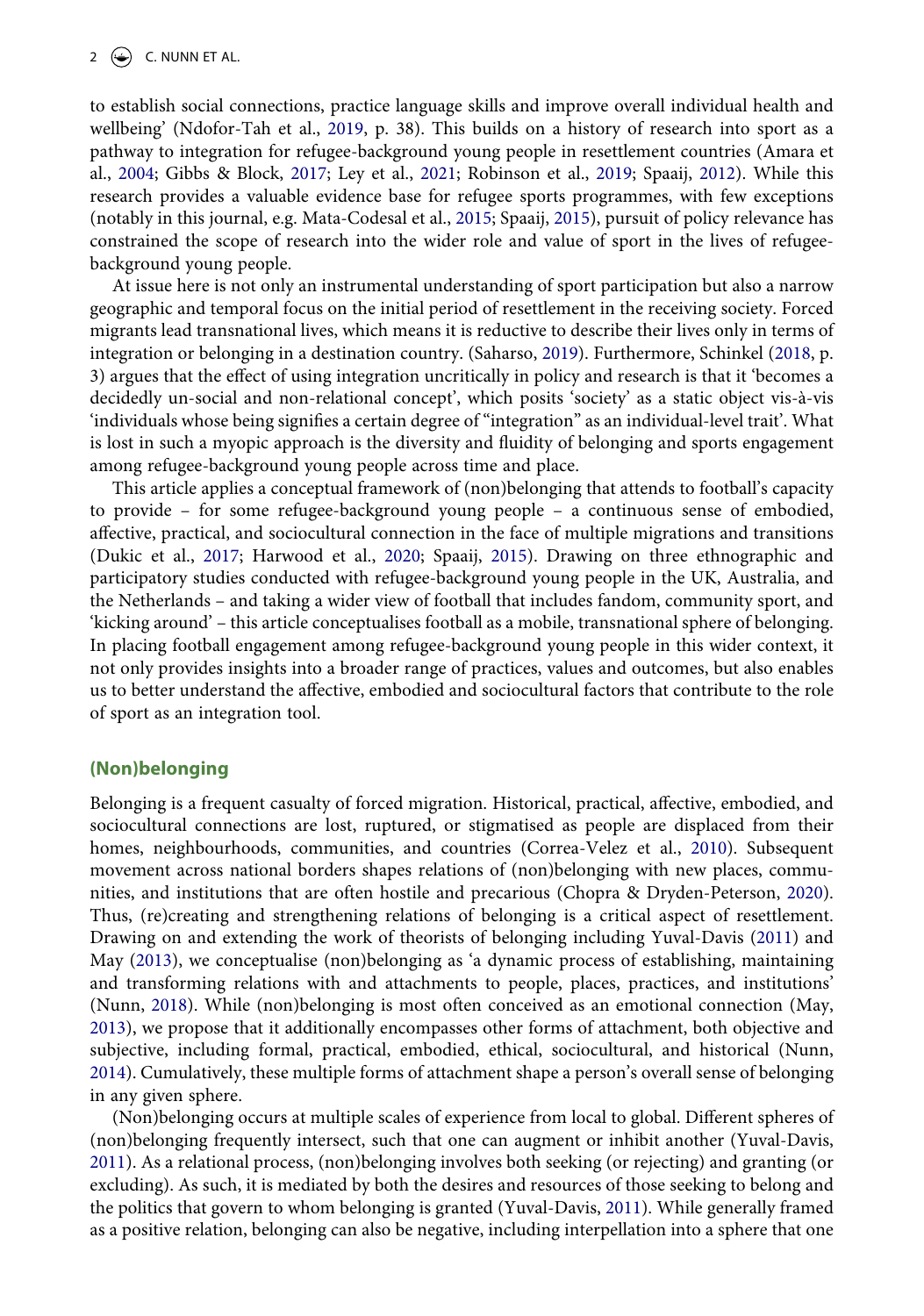<span id="page-4-1"></span><span id="page-4-0"></span>neither identifies with nor values (Anthias, [2009\)](#page-13-4). Moreover, belonging is rarely absolute. More frequently, we are located within a hierarchy of belonging in a given sphere (Back et al., [2012](#page-13-5)) – hence the necessary insertion of '(non)' in our conceptualising of (non)belonging.

(Non)belonging is a complex matter for resettled refugee-background young people. Migrating in childhood or adolescence, often having spent at least part of their childhood in exile, these young people are negotiating multiple, at times conflicting, (non)belongings at multiple scales of experience and in contexts of often-acute flux. A study by Nunn [\(2018](#page-14-12)) with refugee-background young people resettled in regional cities in the UK and Australia found that they were navigating relations and attachments across eight broad spheres of belonging: family; friendship and recreation; education and employment; ethnic community and culture; religion; local community, culture and place; homelands and countries of asylum; and the resettlement country. In this context, it is clear that the complexity of refugee-background youth experiences transcends the capacity of integration as both a policy and a concept. Applying (non)belonging as a more nuanced conceptual resource enables us to attend to the affective, embodied, sociocultural, and practical significance of sport for many refugee-background young people, demonstrating that, as a sphere of (non)belonging, it both precedes and succeeds – and also exceeds – integration.

#### *Belonging, sport, and forced migration*

<span id="page-4-3"></span>Previous research has explored how sport can impact belonging for young people trying to identify with a new society, through processes of both inclusion and exclusion (Baker-Lewton et al., [2017;](#page-13-6) Harwood et al., [2020;](#page-14-10) Jeanes et al., [2015;](#page-14-14) Robinson et al., [2019;](#page-14-5) Spaaij, [2015](#page-14-8); Stone, [2018](#page-15-2)). Spaaij [\(2015\)](#page-14-8), for example, has demonstrated how community sport functions as a site for negotiating belonging for Somali refugee-background youth in Australia. He highlighted the multi-layered, dynamic and situational nature of this belonging, and the multiple boundary shifts it requires, arguing that while social boundaries such as clan, team and locality are porous, other boundaries of inclusion/exclusion, notably gender, ethnicity and religion, tend to be more stable and more difficult to cross for this group in community football clubs. In a similar vein, Baker-Lewton et al. ([2017](#page-13-6)) revealed the potential for sports clubs to be sites of exclusion, narrating experiences of everyday racism in a predominantly South Sudanese refugee-background team in Australia.

<span id="page-4-2"></span>Of particular importance within the context of this article is the gendered nature of refugeebackground young people's (non)belongings within sporting spaces. Most of the empirical data reported in this article focuses on the experiences of refugee-background young men rather than young women's experiences; an important exception is the data from Football Empowerment discussed later in the article. Research shows that refugee-background young women often face additional barriers to sport participation, such as constraining norms and expectations within their country of origin and/or their ethno-cultural or religious communities (Spaaij et al., [2019](#page-15-3)). Yet, when young women do participate in sport, they have been shown to experience this as a 'place of refuge' from the strains of life (Walseth, [2006](#page-15-4)), or as a space to construct their cultural identities (Palmer, [2009](#page-14-15)) and gain respect from male peers (Luguetti et al., [2021](#page-14-16)).

<span id="page-4-6"></span><span id="page-4-5"></span><span id="page-4-4"></span>Mobile spheres of belonging that move with young people or are accessible transnationally take on particular significance within the context of forced migration. Previous research, which focuses predominantly on participation in sports clubs or interventions (Spaaij et al., [2019](#page-15-3)), has provided some insight into these two features (mobility and transnationality/translocality). A case in point is Dukic et al.'s [\(2017\)](#page-13-1) ethnographic study of a football team of people seeking asylum in Australia, which highlights the players' pre-migration football engagement as a source of belonging to the game itself, regardless of where in the world (and in which format) they subsequently play it. Yet, this football engagement extends well beyond participation in clubs or programmes. While local (non)belongings mediate opportunities to play football in formal and community settings in displacement and resettlement, the everyday practice of kicking around – individually or in small groups; in yards, on streets, or in parks – provides an opportunity for embodied, affective belonging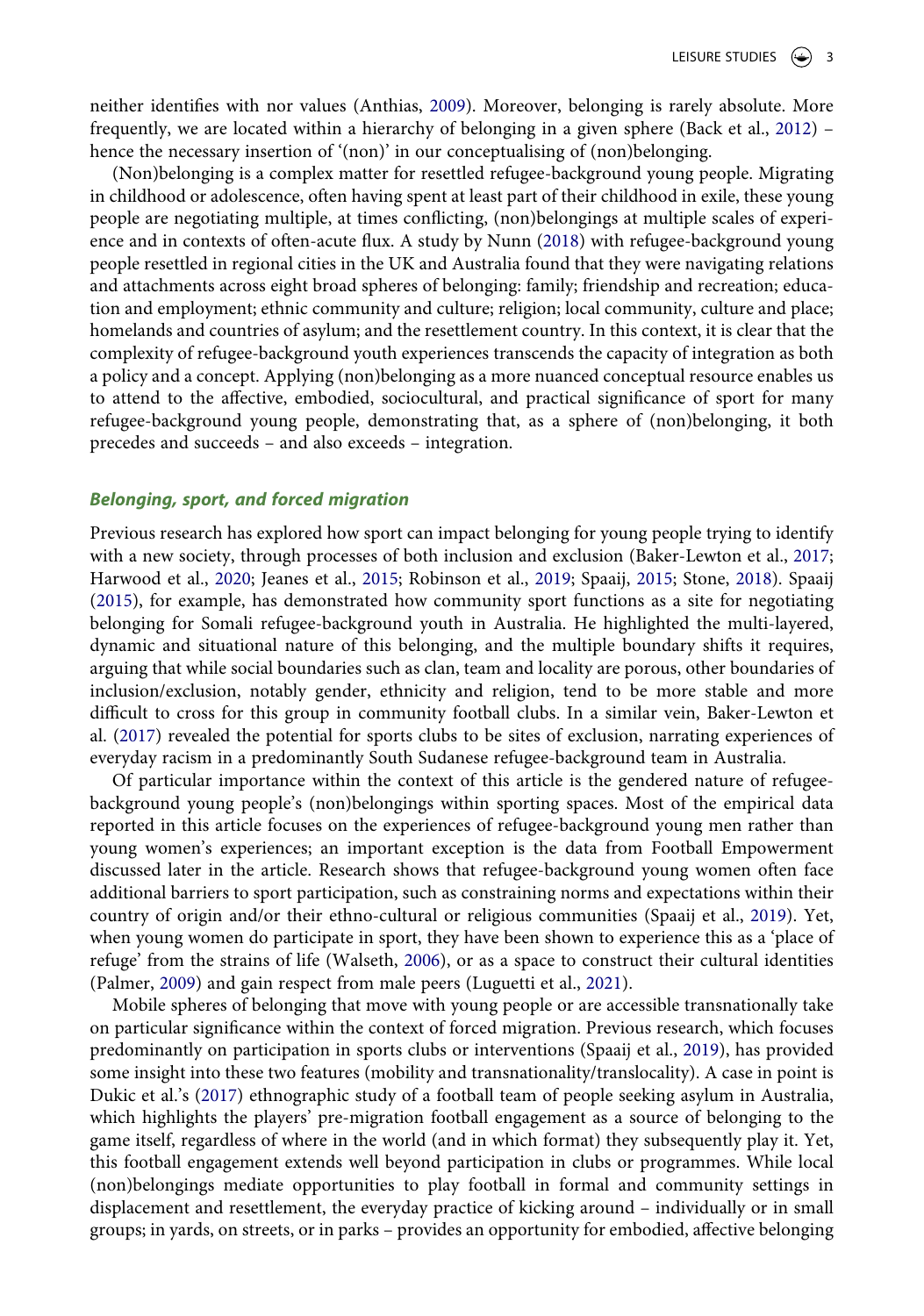<span id="page-5-3"></span>that is accessible and affordable. As Lewis ([2015,](#page-14-17) p. 53) writes in relation to dancing: 'While forced migrants may have little opportunity to bring material goods, all come with their bodies and the competencies of bodily praxis'. Engaging in the familiar practice of kicking a football around can provide a sense of mastery and control, as well as pleasure and freedom, in the midst of the uncertainty and alienation of migration (Spracklen et al., [2015;](#page-15-5) see also De Martini Ugolotti, [2020](#page-13-7) with regard to music groups). Moreover, it can provide an embodied and affective connection to the past, offering a sense of continuity in the face of significant changes (Dukic et al., [2017\)](#page-13-1).

<span id="page-5-4"></span><span id="page-5-1"></span>The 'micro-social moments' that emerge through the shared practice of kicking a ball around hold transformative potential (McDonald et al., [2019](#page-14-18)). Football is a rare sphere of belonging for refugee-background young people where bodily capital and affective investment hold primacy over formal belonging to the nation state and local sociocultural belonging. Moreover, the informal nature of kicking around, unmediated by governments or institutions, facilitates the co-production of socio-spatial practice by refugee-background and other local young people (De Martini Ugolotti, [2015](#page-13-8)). That is not to say that hierarchies of belonging do not exist in these encounters. However, it is important to recognise their potential to temporarily diminish social distance and to build the capacity of refugee-background young people to claim their belonging. Kicking around, and playing informal games in community spaces, also has the potential to foster a sense of place belonging in urban settings where many routinely face hostility and exclusion. Football provides a means of placing bodies that are often considered *out* of place *in* place through the performance of a recognisable and socially valued activity (De Martini Ugolotti, [2015;](#page-13-8) Mata-Codesal et al., [2015\)](#page-14-7).

<span id="page-5-7"></span><span id="page-5-6"></span><span id="page-5-5"></span><span id="page-5-0"></span>Not bound to place or reliant on material resources beyond access to a radio, television, or internet connection, football fandom is of significant affective value to some forced migrants, providing a much-needed sense of continuity and familiarity (Smets, [2018\)](#page-14-19). Football fandom and team identification are activities and communities that can be accessed anywhere, that remain consistent and intelligible across cultural and linguistic contexts, and that are not reliant on local inclusion (Stanfill & Valdivia, [2017](#page-15-6)). Numerous studies of football fandom have highlighted the increasingly transnational nature of fandom and team identification, which has been aided by the globalisation of media, the rise and accessibility of internet platforms, and the global marketing of major European teams (Stanfill & Valdivia, [2017;](#page-15-6) Theodorakis et al., [2019;](#page-15-7) Wann et al., [2017](#page-15-8)). Identification with non-local teams is often intense and long-lasting, supporting both short- and long-term social connections with local fans and global imagined communities, and 'satisfy[ing] a need for affiliation and belonging' (Theodorakis et al., [2019,](#page-15-7) p. 244). As an elective sphere of belonging, fandom can provide respite for young people from the imposed and defining category of 'refugee' (Zetter, [2007](#page-15-9)). Moreover, the propensity to follow highly successful teams means that it is a positive, celebratory sphere of belonging in the midst of much loss and uncertainty. Thus, for refugee-background young people, and for migrants more generally, football is not only valuable as a sphere of belonging in itself but also as a resource for belonging across nations and localities, fostering a synergistic relationship between integration and transnationalism (Erdal & Oeppen, [2013](#page-13-9)). Despite being premised on the 'weak associations and simple acquaintances' (Wann et al., [2017](#page-15-8), p. 102) that signification of fandom (e.g. team colours) might generate, it can nonetheless elicit wellbeing benefits and support a sense of belonging.

#### <span id="page-5-9"></span><span id="page-5-8"></span><span id="page-5-2"></span>**Materials and methods**

This article draws on three ethnographic and participatory studies conducted in three countries between 20[1](#page-12-0)5 and 2019.<sup>1</sup> While the studies have diverse aims and approaches, they share a focus on the lived experiences of refugee-background young people, including their engagement with football, and a methodological concern with privileging the perspectives of these young people.

Drawing on data and findings from these studies enables us to demonstrate the role that football can play as a mobile, transnational sphere of belonging in the lives of refugee-background young people from diverse ethnocultural backgrounds and forced migration contexts, and in a range of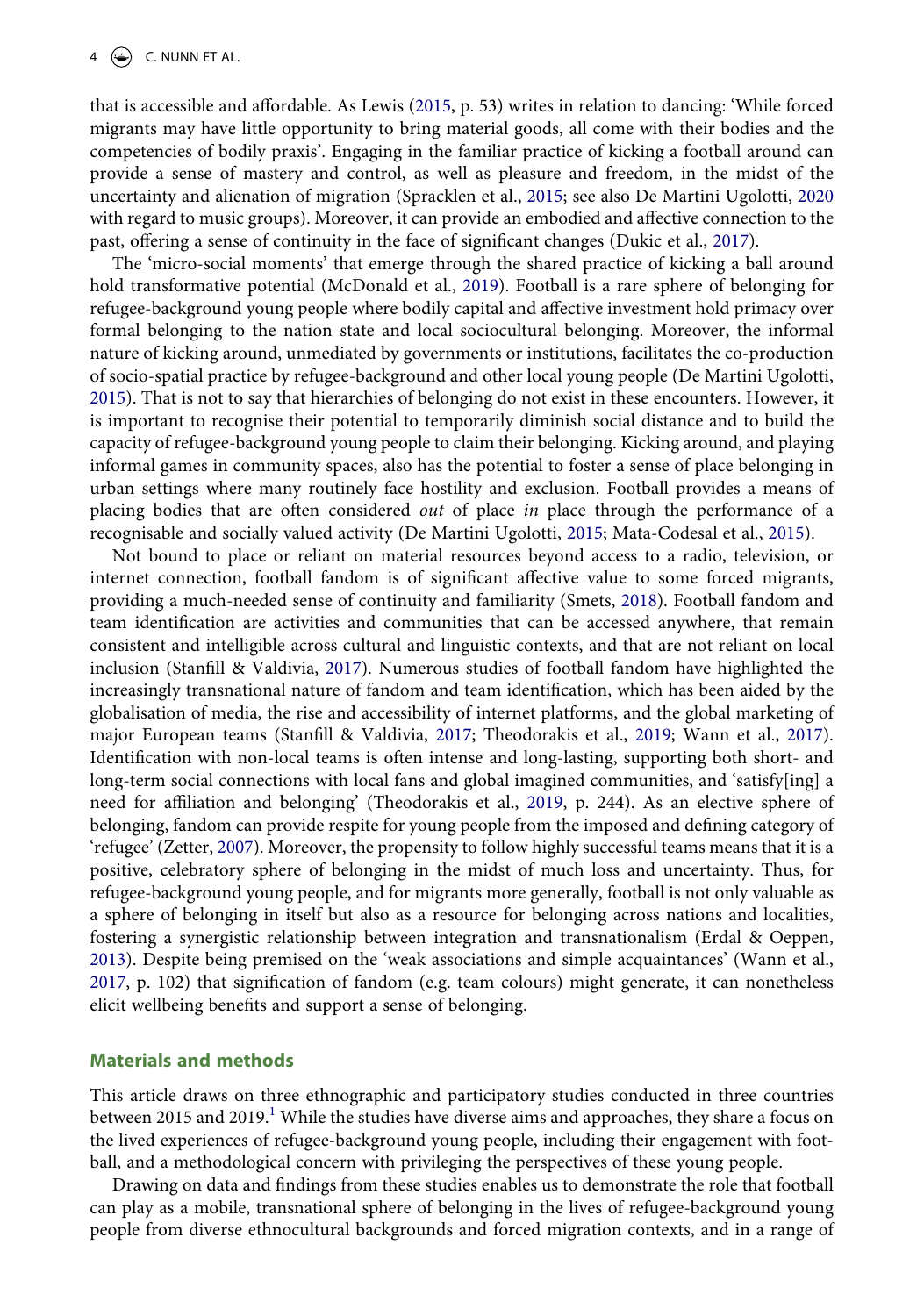<span id="page-6-2"></span>resettlement locations. It also allows us to attend to the differences that arise, including, for example, in relation to intersections of gender, religion and ethnicity; emerging versus established resettlement locations; and local and national policy contexts. Addressing these commonalities and complexities is critical given the diversity of young people co-located under the bureaucratic label of 'refugee youth', and the attendant risks of either essentialising their unique attributes and experiences or obscuring those that they share (Malkki, [1995](#page-14-20); Zetter, [2007\)](#page-15-9). In presenting the results, this article utilises a narrative approach that draws attention to the complexities of refugeebackground youth (non)belongings (Riessman, [2011\)](#page-14-21). The authors met several times in preparing this article, to share insights from their respective studies, to identify shared findings, and to collaboratively conceptualise football as a mobile, transnational sphere of belonging. Each author then drew on their own data to compose narratives that exemplify the range of ways in which refugee-background young people understand and experience this belonging.

<span id="page-6-3"></span>Participants in the three studies were aged between 14 and 24, and were either (former) refugees or children of first-generation refugee-background parents. The third study, conducted by Spaaij, also involved older participants who were coaches and community leaders with refugee backgrounds. Participants came from a range of ethnocultural backgrounds including Somali, Syrian, Kurdish, Sudanese, Eritrean, and Burundian, and had a range of experiences of forced migration including, in some cases, extended periods in refugee camps and urban displacement locations. As resettled refugeebackground young people, they had in common the negotiation of multiple spheres of belonging, including to local, ethnic, and transnational communities, as well as the at times competing pressures to maintain a connection with their family's culture of origin and to 'integrate' into the receiving society – all while managing the legacies of their own and their families' forced migration and facing structural and interpersonal discrimination and exclusion (Correa-Velez et al., [2010,](#page-13-2) [2015;](#page-13-10) Nunn et al., [2017\)](#page-14-0). ([Table 1\)](#page-6-0) summarises the three studies, and we discuss each study below.

### <span id="page-6-1"></span>*Dispersed Belongings*

Dispersed Belongings was a participatory arts-based research (PABR) project that explored belonging among refugee-background young people resettled in regional cities in Australia and the UK (Nunn, [2018\)](#page-14-12). The focus here is on Syrian and Kurdish Syrian young people in Gateshead, North East England. Gateshead is a small city and local authority district in North East England. It is much less diverse than England and Wales more generally and has only recently commenced resettling refugees in significant numbers, pledging to resettle 550 people through the Syrian Vulnerable Persons Resettlement Programme by 2020. Twelve Syrian and four Kurdish Syrian young people (four female, 12 male) participated in the study. They had lived in Gateshead for between three and 15 months and arrived aged 14 to 24 years.

| Study                             | Sport context                                                     | Field site              | Participants                                                                                    | <b>Methods</b>                                                                                                           |
|-----------------------------------|-------------------------------------------------------------------|-------------------------|-------------------------------------------------------------------------------------------------|--------------------------------------------------------------------------------------------------------------------------|
| Dispersed<br><b>Belongings</b>    | Sport and<br>recreation<br>(in the wider context of<br>belonging) | Gateshead,<br>UK        | 12 Syrian and 4 Kurdish Syrian<br>young people aged 15-24 (4<br>female, 12 male)                | participatory<br>project<br>arts<br>(music, visual art)<br>semi-structured interviews<br>artist diaries<br>• field notes |
| Football<br>Empowerment           | Community sport                                                   | Melbourne.<br>Australia | 12 African Australian young<br>women aged 14-24, and 4<br>coaches aged 25 and above             | • observations/field notes<br>collaborative meetings<br>photovoice<br>• generated artefacts<br>focus groups              |
| Amsterdam<br>Futsal<br>Tournament | Community-driven<br>sport event                                   | Netherlands             | Amsterdam, 34 Somali young people aged 14-<br>24, and 15 community members<br>aged 25 and above | observations/field notes<br>semi-structured interviews<br>$\bullet$<br>digital ethnography                               |

<span id="page-6-0"></span>**Table 1.** Summary of the three ethnographic and participatory studies.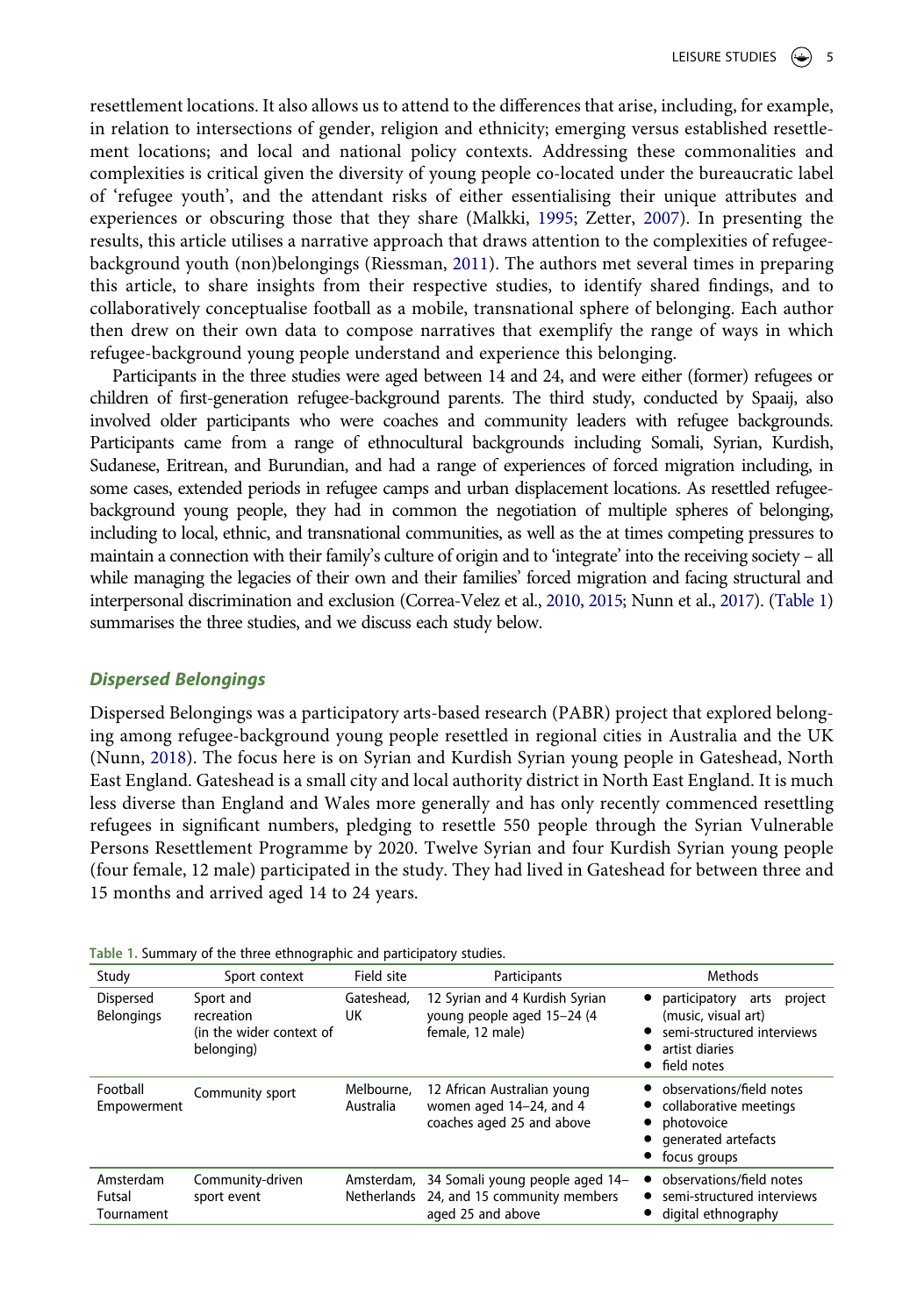#### $6 \quad \Leftrightarrow \quad C.$  NUNN ET AL.

The project was conducted in partnership with local councils and refugee, ethnic and arts organisations and was delivered by Nunn in collaboration with local community artists. The approach centred on a participatory art project in which young people collaborated with local artists to produce works exploring their sense of belonging, which were presented in an exhibition in each field site. It also involved in-depth semi-structured interviews with youth artist-researchers both pre-and post-arts project, ethnographic observation, semi-structured interviews with project artists and representatives from partner organisations, and participatory evaluation activities. In Gateshead, data was collected with support from Arabic-speaking interpreters.

As a PABR project, the specific spheres of belonging explored in Dispersed Belongings were identified through dialogue and art-making with the youth artist-researchers. Within the broad sphere of 'friendship and recreation', football emerged as important to a sense of belonging for many young people – and particularly young men – including in formal and informal participation, 'kicking around' in local neighbourhoods, following a professional team, and playing FIFA video games (Nunn, [2018](#page-14-12)).

#### *Football Empowerment*

Football Empowerment is a charity organisation's football programme in Melbourne's West. The programme was established in 2016 by a group of refugee-background young men. Motivated by their passion for football and their intention to give back to their community, they founded the programme with the aim to improve the health and wellbeing of young people and to develop youth leaders who can contribute to the social inclusion of their ethno-cultural community. Football Empowerment accommodates approximately 250 children and young people across three groups (under-14-year-old boys; young men aged 16–21; and girls and young women aged 14–25).

<span id="page-7-1"></span>We undertook participatory action research (PAR) with a group of twelve African Australian refugee-background young women and four coaches in the programme. The young women attempted to form a team to enter competitive tournaments and leagues, and they used a local club [Albion] as their clubhouse. Lughetti facilitated the co-creation of the sport programme to better address their needs by using a Student-Centered Inquiry as Curriculum (Oliver & Oesterreich, [2013](#page-14-22)) approach. This process included a *Building the Foundation* phase followed by a four-phase cyclical process of planning, responding to young people, listening to responses, and analysing responses (*Activist Phase*) as the basis of all content and pedagogical decisions. The intention was for participants to feel empowered and motivated to participate constructively in their development because their voices are both sought and responded to. This required collective, mutual action and reflection on the part of both the researcher and the participants (for more information see Luguetti et al., [2020;](#page-14-23) Luguetti et al., [2021\)](#page-14-16).

#### <span id="page-7-0"></span>*Amsterdam Futsal Tournament*

The third study was conducted at the Amsterdam Futsal Tournament (AFT), a diasporic leisure event that is organised by Dutch Somalis to foster ties with countries and communities of origin and destination. The event was established in 2005 by the Himilo Relief and Development Association (HIRDA), a non-profit organisation founded by members of the Somali community in the Netherlands to contribute to the development of Somalia and the global Somali diaspora. AFT is held in Amsterdam twice a year, featuring indoor football (futsal) teams of predominantly Somali background representing various European countries and cities, such as the Netherlands, Denmark, Norway, Finland, Switzerland, and the UK.

The study was co-designed with HIRDA and Dutch Somali community leaders. It employed and trained a Dutch Somali community worker, a young man in his mid-20s, as a co-researcher. Data were collected before, during and after the AFT event in 2015, and supplemented with follow-up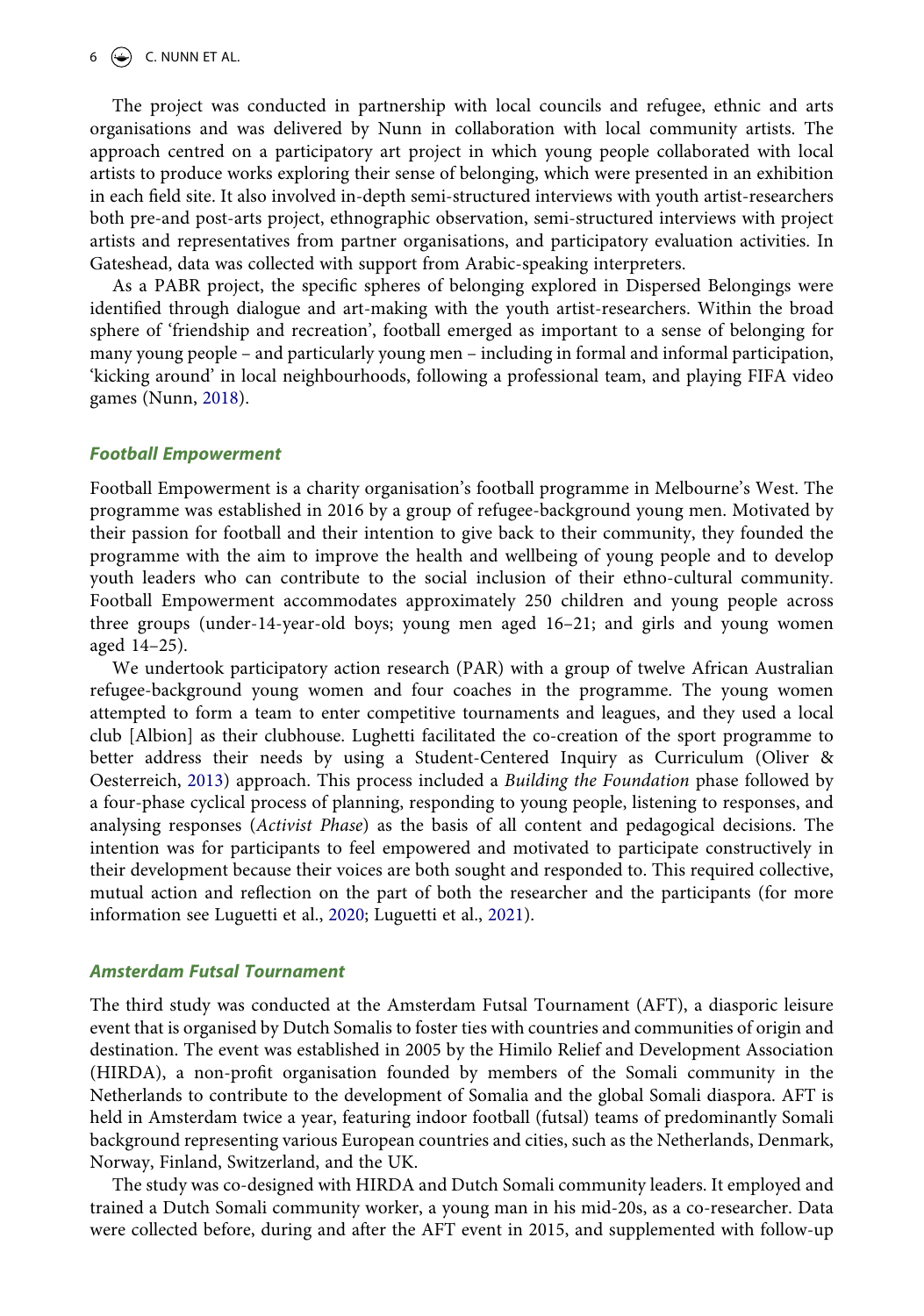<span id="page-8-0"></span>data. The study combined participant observation, face-to-face interviews, and digital ethnography of event-related social media (Spaaij & Broerse, [2019](#page-14-24)). (Non)belonging and identity comprised central components of the study. The interview questions and observation protocol were codesigned to capture the young people's perceptions, experiences and behaviours concerning (non)belonging across various spheres, including sport and recreation, family, education, employment, ethnic/religious community, homelands, and resettlement country. Particular attention was paid to their experiences of sports engagement in general, and AFT in particular.

#### **Results**

The narratives below exemplify the breadth and depth of football engagement among many refugee-background young people. They demonstrate its affective, embodied, and sociocultural significance across time, place, and communities, and its continuity as a sphere of belonging in the context of the profound changes wrought by forced migration. Football is defined here as one (dynamic, loosely bounded) sphere of belonging that incorporates everything that young people call football – from fandom to kicking a ball with friends, from integration initiatives to club-based participation. While academic attention to football engagement among refugee-background young people almost always commences with resettlement and integration, many of these young people have a deep and long-standing relationship with the sport, as both players and fans. Indeed, it is this pre-existing attachment to football that renders it so effective as an integration activity. But it is also what calls us to attend to football's significance as a sphere of belonging beyond integration.

### *Dispersed Belongings: global fandom and translocal belonging*

As a small child growing up in Syria, Ishaq would hear his father sitting in front of a football match on the television, 'shouting all the night'. By the time he was in year three of school, he was a fan of FC Barcelona, wearing the team socks and shoes. Later, he became a Real Madrid fan – a passion he has carried with him through flight from Syria and several years' displacement in Lebanon. Aged 15 and recently resettled in North East England, he watched Real Madrid matches in a bedroom adorned with posters of Ronaldo.

For Ishaq, who had recently arrived in the UK and was struggling to fit into a neighbourhood where he was abused and excluded by local young people and a school where he had little educational and linguistic support and faced significant racism, Real Madrid was an important sphere of positive belonging. When he spoke of their successes he included himself in the collective 'we' ('we won last night!'), explaining: 'if someone scores you feel you score'. It additionally facilitated the practice of watching football with his father, supporting the continuation of a valued ritual of family belonging. At the same time, the global language of team identification and fandom also opened up possibilities for establishing local connections. The signification of allegiance, including via displaying team colours or logos and discussing or publicly watching football, rendered Ishaq visible to other fans as sharing belonging in this sphere.

Alongside watching football, Ishaq, and many of the other young Syrian and Kurdish Syrian men settling in Gateshead, were avid players. Given their recent arrival in the UK, at the time of the research they were yet to engage with local clubs. However, they took the opportunity to play wherever they could, including an informal weekly match at the college where post-school-age young people attended English classes, a programme set up by the local council as part of their resettlement support services, and – most commonly – kicking a ball around in local streets and parks. For Ishaq, kicking a football against a wall near his house was initially a way of passing the time when he did not have any friends; of seeking comfort in, and entertainment from the familiar bodily practice of football. At times, this drew negative attention. Ishaq said: 'The people around in that area who are the same age as me, they are not friendly. They spit, so I ignore them'. However, over time, Ishaq's practice of kicking the ball around his neighbourhood also drew more positive attention from younger kids on the street: 'All the children in this street, all of them like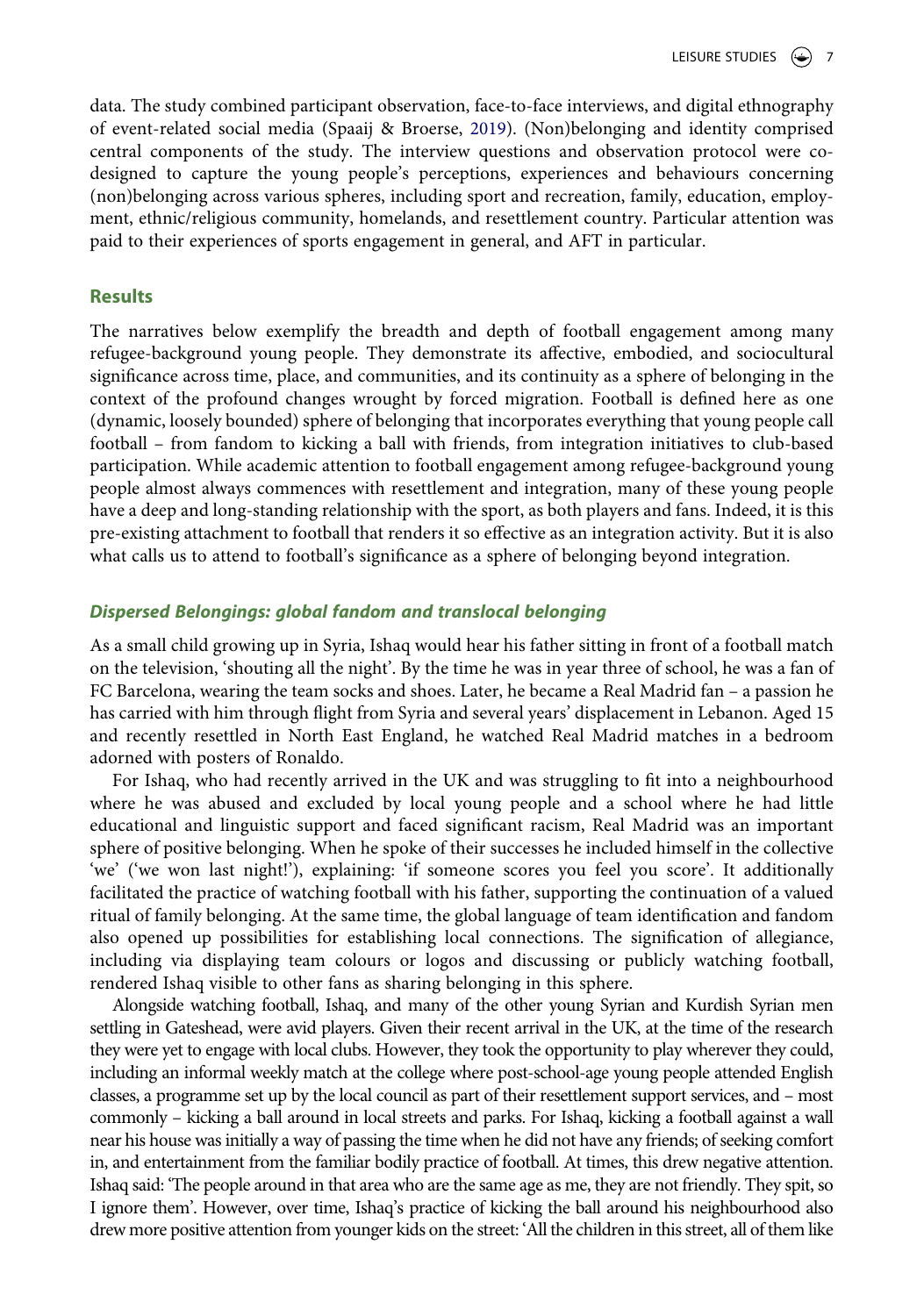$8 \quad \Leftrightarrow$  C. NUNN ET AL.

football, so we always play football. If we didn't play football, I wouldn't see them.' Through the shared practice of kicking the ball, Ishaq and the children on his street have been able to establish a way of belonging together.

As with fandom, this bodily practice of kicking a ball around created an opening for new encounters and relations – in this case in quite a hostile environment. It facilitated recognition of co-location in a shared sphere of belonging, which in turn served as a resource for new ways of belonging in other spheres such as local place and community. Yet, the potential of this opening was not always realised. As Ishaq acknowledged, the relationship existed only through the shared practice of football and did not transcend it. Moreover, it did not extend to the older kids: 'I still don't have that relation with them. They don't spit on me. They have stopped that, but they are not friends of mine.' Other young men reported similarly bounded engagement with long-term local young people. Hassan described his local friendships as follows: 'We play together at football. Just playing football. We play together, and then we disperse'.

#### *'We are a family': Football Empowerment*

Eban was born in a refugee camp in Tanzania, the only African country he has ever visited. He spent years in a refugee camp with his parents, who are from Burundi, before moving to Australia. He is the oldest in a family of seven siblings, and the only sibling who was born outside Australia. Eban, a full-time student, loves football and has played football for most of his life, nearly for two decades. He has played at all levels, including semi-professional for a very long time in Australia. Among his variegated community work, his favourite activism is as a coach with Football Empowerment, which he co-founded in 2016 with his best friend Ted to give a platform to African Australian young people with a love for football:

Football Empowerment started as a kick around the park . . . kicking the ball around and other friends used to kind of drop-in . . . kicking the ball around on a Friday then it became Sunday, we started playing friendlies against each other and then we started having discussion on making this like an every week sort of thing.

The kicking around evolved into a community-driven programme where football became part of a wider sphere of belonging, facilitating encounters and relationships between young people from different African backgrounds. The kicking around with 10–15 African Australian young people became a programme catering for 250 children and young people. For Eban and his participants, the programme provides a pan-African 'family', and a valuable safe space in the local community:

You can see like friends . . . we just brought all Africans, we have not had an event like that where it brings all people from Africa together and it's just football . . . it was just the passion they had, to be as one as a community. And just the whole care value about the community.

Eban's and the other coaches' commitment to facilitating a sense of pan-African belonging for African Australian young people is not limited to Football Empowerment. It is also evident in multicultural events they organise, such as an African Nations Cup tournament and an Africa's Got Talent competition. In the annual African Nations Cup, Eban proudly represents the Burundi team, and his entire family volunteer to organise the tournament.

Research shows that belonging in football is often not equally available to refugee-background men and women (Luguetti et al., [2021;](#page-14-16) Spaaij, [2012](#page-14-6)). Eban is keenly aware of this and seeks to address this gender inequality by coaching the young women's team. He has four sisters playing in the team and it is one of the reasons he has chosen to specifically focus his attention on the young women. Eban acknowledges that communities are always very male-dominated, and he wants to go 'against this flow'. He believes that women always outperform the men when they are given the opportunity to do so. Taking a strengths-based approach, he wants to give as much space and attention to the women as possible so they can reach their full potential in the game: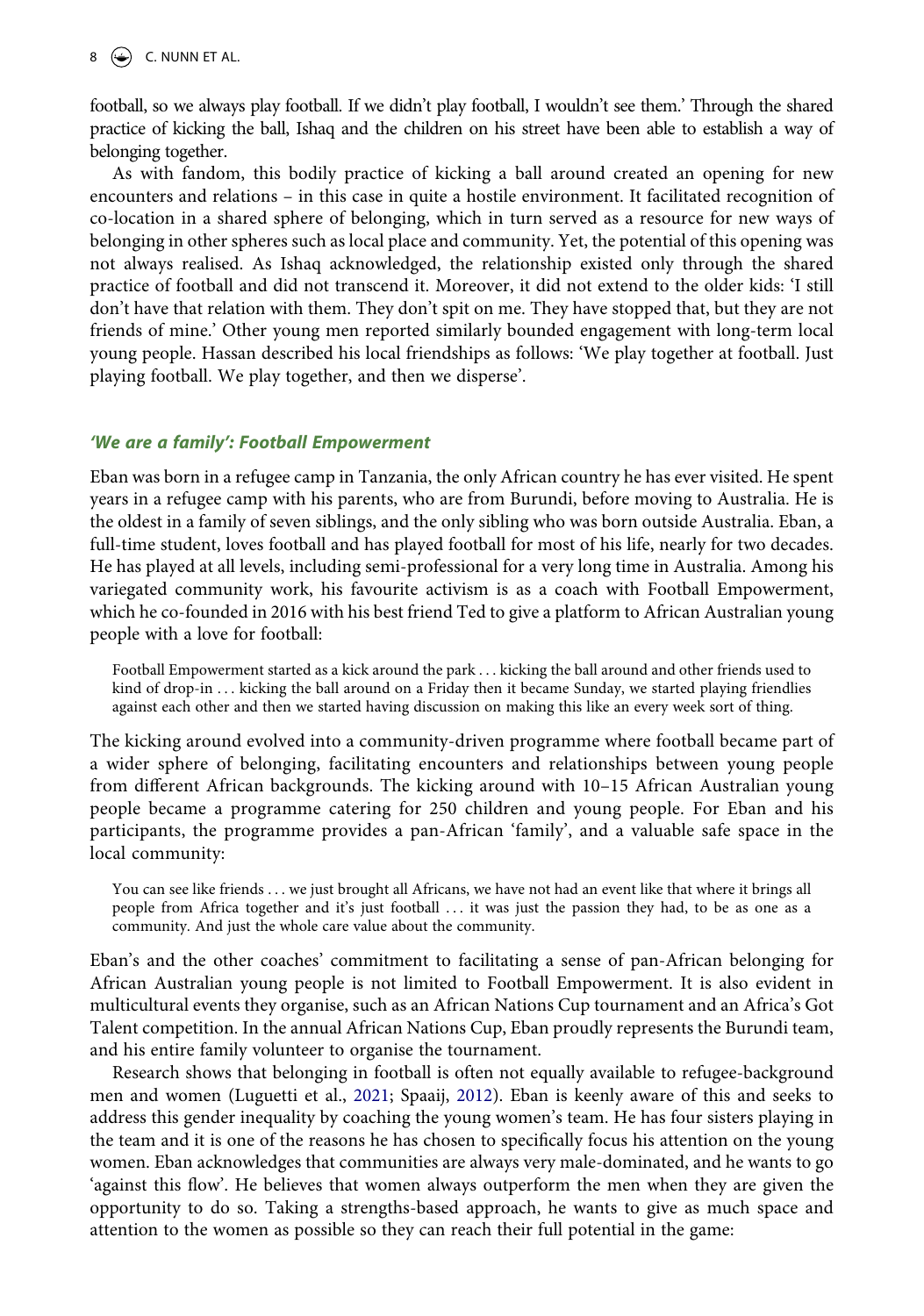The guys have to be driven whereas the women drive themselves to establish certain things and when they want to run something the idea comes from them. The young women have always been self-driven and they've shown us qualities that are neglected and should be embraced and really cherished, and also whenever the women's aspect of Football Empowerment is active a lot of the results are seen and they're not always football related, they're very family orientated, very community orientated and we just love to see that, because that's what we want from them, we want them to make them feel as they belong, to have the ability to also establish themselves in a community and be seen as contributors in a community and not just receivers.

Eban's commitment to giving back to the community stems from a strong lived experience of struggles he faced growing up as a refugee-background young person in Australia. He wants to use sport as a way to make young women feel that they belong. If Football Empowerment is his family, all young women are his sisters. His younger sister Makenna summed up this sense of belonging as follows:

One of the most amazing ways in which Football Empowerment helps people is by providing connections and networks to the wider community. For example, it was through Football Empowerment that Alness United FC was able to establish a state league senior women's team this year. Also, many of the young people (including myself) have used Football Empowerment coaches or officials as reference for employment opportunities training . . . And lastly, Football Empowerment helps people create long-term relationships. For me, personally, Football Empowerment has helped me to see people who are different to me in a new light. I have met new people and I have created great bonds with many of the young people there.

Makenna's comments illustrate how she perceived Football Empowerment as a safe space that brought people together, providing them a platform to be active and part of a (diverse) community.

# *Moving with the ball: Amsterdam Futsal Tournament*

When Abdirahman arrived in the Netherlands, one of the first things he did was to locate a football club in his new place of residence. As a child, back in Somalia, he had played vigorously with his friends in the streets (just like Ishaq, mentioned earlier). But only in an informal capacity, just kicking around, because where he grew up there were no formal sports opportunities like the ones he came to experience post-resettlement. His transition to a club was fraught with challenges. Abdirahman barely spoke Dutch, knew no one at the club, and had never played football on grass. 'I didn't know anyone, I just walked into the canteen and asked if I could sign up', he recalls. Later, when he moved to another town and got a job, he stopped playing club football. Instead, he became a regular participant in multicultural events such as the Amsterdam World Cup. He still kicks around with friends in the park regularly and is a stalwart player in AFT. Abdirahman's trajectory thus reveals co-existing modes of engagement with football, ranging from informal play to structured club competitions.

<span id="page-10-0"></span>Abdirahman's story is typical of that of many of the refugee-background young men who compete in AFT, in the sense that they were introduced to the game of football at an early age, casually playing in the streets in their homeland or in refugee camps. 'Moving with the ball' (Lanfranchi & Taylor, [2001\)](#page-14-25) marked a significant continuity throughout their migration journeys. Although they are often considered in their countries of resettlement as newcomers who need to be socialised into mainstream football engagement (i.e. club participation), they are by no means newcomers to the sport. Indeed, football is an important component of the embodied histories of many players (Dukic et al., [2017](#page-13-1)). Pre-migration football engagement is regarded with fondness and elicits feelings of belonging to the game itself, such as when Abdirahman proudly tells us:

In Somalia, lots of young people play football. Everyone wants to become a professional player, that's every boy's dream. There is no club life there. You get together with 15 young people and you buy your own shirts, and then we divide the bib numbers. We organize ourselves. We play friends against friends, or neighbourhood against neighbourhood.

Almost universally, football had been their priority leisure activity from an early age, as both players and fans. This sense of belonging to the game is an important motivator for the young men to continue their football engagement after resettlement.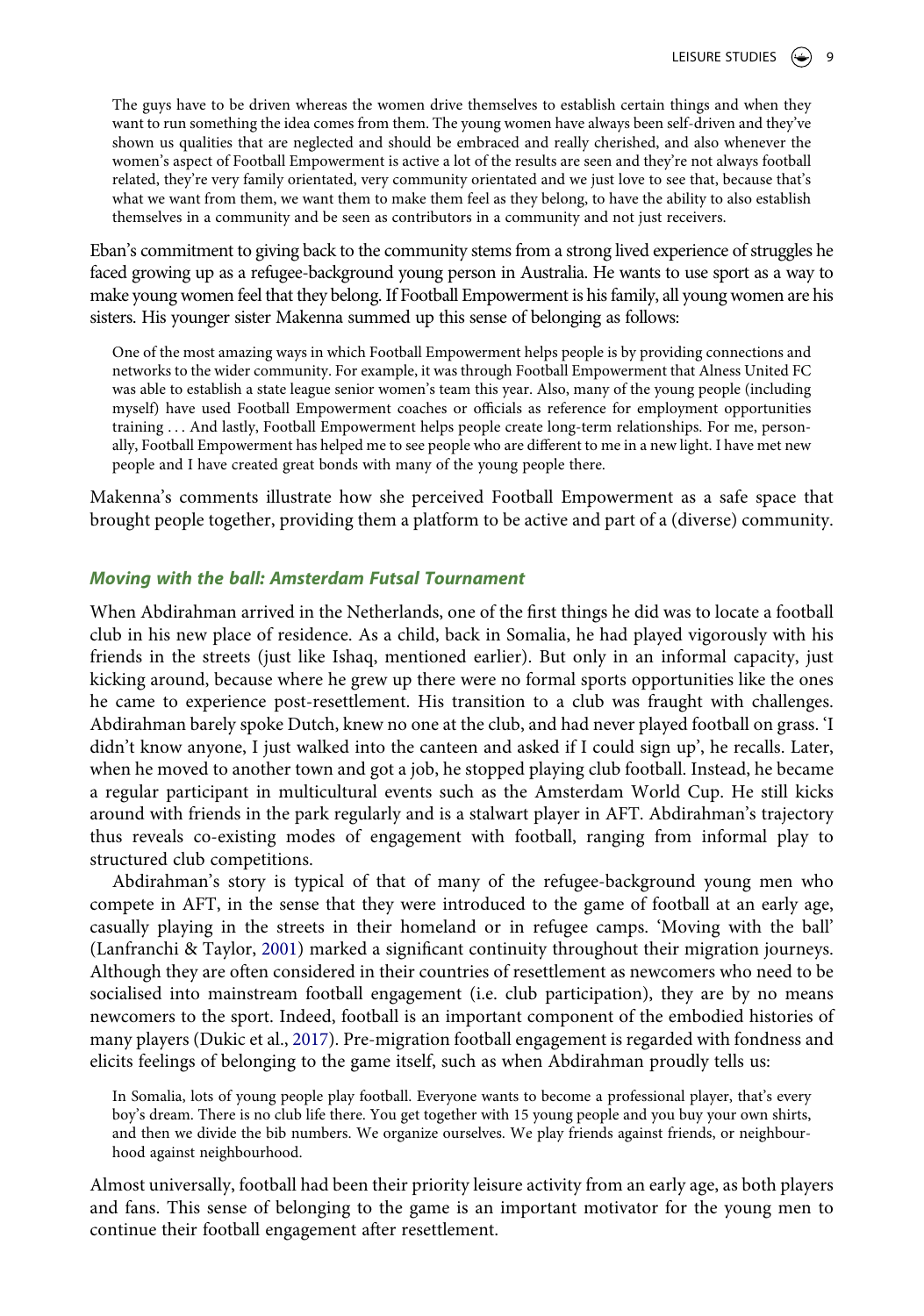#### 10  $\left(\rightarrow\right)$  C. NUNN ET AL.

<span id="page-11-1"></span>The different modes of engagement with the game among AFT participants intersect with different spheres of belonging: belonging to the homeland (Somalia), transnational belonging (to Somali diaspora), and belonging to the Netherlands (Spaaij & Broerse, [2018\)](#page-14-26). They appear to be more consciously aware of their Somali identity and culture during the AFT. This sense of belonging is deliberately performed and supported during the event through the use of Somali language, national symbols (e.g. Somali flags and football uniforms), music, and food (Spaaij & Broerse, [2019](#page-14-24)). For example, Roble, a Dutch Somali player in his late teens, expresses how 'having Somalis together is important. All those people who you see there, it makes you feel like a real Somali, so to speak'. When asked how that experience affects his sense of belonging, he states:

As a Somali, quite a lot actually. 'Coz most people [at AFT] are Somalis so you learn how to deal with your own culture. The last time I was in Somalia was eight years ago. When I'm over there, I can quite easily regain the Somali language or culture, it brings back the memory.

<span id="page-11-0"></span>This sense of belonging is profoundly transnational and strongly associated with diaspora formation. During the event, participants encounter and share space with other Somali-background people living in various parts of Europe. These encounters are typically fleeting, but at times more durable, contributing to a sense of belonging to the global Somali diaspora. This resonates with Burdsey's ([2006](#page-13-11)) finding that sports clubs or events can act as cultural intermediaries between the homeland and the dispersed diasporic community. Roble and others have participated in, and helped to organise, diasporic sports events in other European countries. A Somali Finnish visitor to AFT says of the meaning of such encounters:

It's always nice to meet other people from other countries. I guess that when we see some youngsters from different countries and you chat with them, and you ask where they are originally from, and some people are born and raised here in Europe. And there are some people who have gone back to Somalia and they have their own story, and it's quite fascinating to hear each story of everyone . . . I think it's very important because even though we have the same culture, you see some differences when you talk to like another Somali who came from a different country . . . like when you start to talk to him you see some little differences.

Given the particular nature of AFT as a diasporic leisure event, it is unsurprising that it evokes in its participating youth a sense of belonging to homeland and to diasporic community. In this regard, it coexists with other modes of engagement, such as club-based and informal participation, which do not tend to evoke similarly potent feelings of belonging to homeland or diaspora. The narratives of Dutch Somalis like Adbirahman and Roble suggest that the football they participate in can simultaneously elicit belonging to both homeland and the country of settlement. Rather than being juxtaposed as either supporting or challenging integration, their engagement in multiple modes of football creates space for hybrid and plural forms of belonging. Their embodied histories of moving with the ball act as resources for accessing and negotiating these multiple situated forms of belonging.

# **Discussion and conclusion**

What emerges in all three case studies is a multifaceted and multiscalar relationship with football. They evidence the power of sport to foster a range of connections and attachments that include micro-level encounters with people and place, ethnic and pan-ethnic community formation and maintenance, and participation in transnational communities of fandom. Extending from the individual and informal practices of newly arrived young people in an emerging community to the organised activities of well-established refugee diasporas, football provides a sustained – and sustaining – sphere of belonging for many refugee-background individuals and communities.

The empirical evidence reported in this article suggests that much of the most important belonging work occurring in the football sphere is in informal and community contexts outside of institutional and governmental domains. It involves young people negotiating place and relationality through, for instance, kicking a ball on the street or watching football with peers, or playing with co-ethnic youth at informal community leisure events. Rather than being recruited to a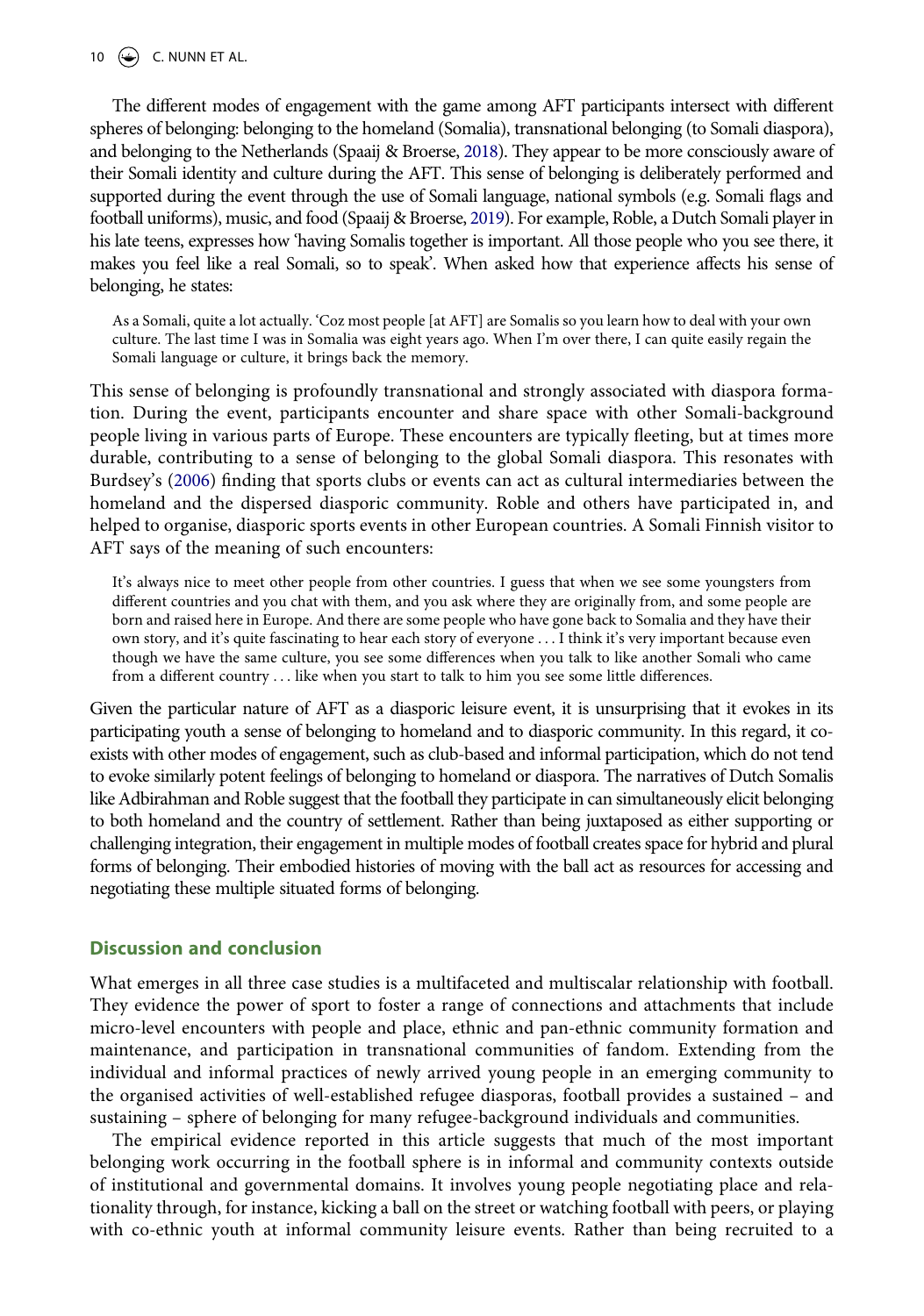<span id="page-12-1"></span>football programme based on being a refugee (or having a refugee background), football is often an opportunity to reconfigure identity and belonging beyond the refugee label, and outside of the governmental gaze; that is, an opportunity to be engaged based on passions, self-expression, pleasures, skills, and knowledge, not deficits or risks (De Martini Ugolotti, [2020;](#page-13-7) Mata-Codesal et al., [2015;](#page-14-7) Spaaij & Oxford, [2018\)](#page-14-27). Moreover, rather than being a tool for integration provided by members of the receiving community, football is a resource for belonging that many young people bring with them on their refugee journeys and draw on during displacement and resettlement as a valued source of continuity, connection, confidence, and comfort (Dukic et al., [2017;](#page-13-1) Lewis, [2015](#page-14-17)).

It is important to acknowledge, however, that football – as both its own sphere of belonging and a resource for supporting belonging in other spheres – is unevenly distributed. In particular, it privileges young, able-bodied men. As noted earlier, the empirical data presented in this article focuses primarily, though not exclusively, on young men's experiences. The findings from Football Empowerment in particular highlight both the gendered nature of refugee-background young people's experiences, and the opportunities for belonging for young women in football. Yet even for young men, claims of belonging through football are unevenly recognised in refugee-receiving societies, mediated by highly classed, racialised, gendered, and autochthonic politics of (non) belonging in both institutions and local communities (Luguetti et al., [2021;](#page-14-16) Spracklen et al., [2015;](#page-15-5) Stone, [2018](#page-15-2)). This does not diminish its value, but significantly limits its reach. We do not seek, therefore, to present an unequivocally positive account of the role of football for refugeebackground young people's (non)belongings. Rather, we aim to encourage a fuller consideration of the multiple football-related practices and relations in the lives of these young people.

Drawing on three studies of refugee-background young people's engagement with football across diverse national, ethno-cultural and resettlement contexts, this article provides new insights into how football can function as a mobile, transnational sphere of belonging. It extends existing research on sport and belonging among refugee-background young people by demonstrating how affective, embodied, and sociocultural belonging to the *practice* of football – including co-existent engagement with community sport, kicking around, and fandom – can serve as a resource for belonging to multiple, multi-scalar places and communities. It thus highlights the myriad ways in which football both precedes and exceeds integration in the everyday lives of some refugee-background young people. The rich and complex engagements with football presented in this article challenge the tendency in both research and practice for sport as integration programmes to be viewed in isolation. On the contrary, their very power is located in the fact that sport is embedded in past and contemporary leisure practices. We argue that attending to the diversity and longevity of football engagement among refugee-background young people can both contextualise and inform formal integration interventions and evidence the wider role that sport and leisure can play in fostering belonging.

#### **Note**

<span id="page-12-0"></span>1. All studies received ethics approval from relevant institutions (*Dispersed Belongings*: Durham University; *Football Empowerment*: Victoria University; *Amsterdam Futsal Tournament*: University of Amsterdam). All participants provided informed consent and have been given pseudonyms to protect their anonymity.

#### **Acknowledgments**

We would like to acknowledge GemArts, Gateshead Council and youth artist-researchers for their collaboration on the Dispersed Belongings project, Loy Singehebhuye and the young people involved in Football Empowerment, and Himilo Relief and Development Association (HIRDA) and Jora Broerse for their support in the Amsterdam Futsal Tournament project.

#### **Disclosure statement**

No potential conflict of interest was reported by the author(s).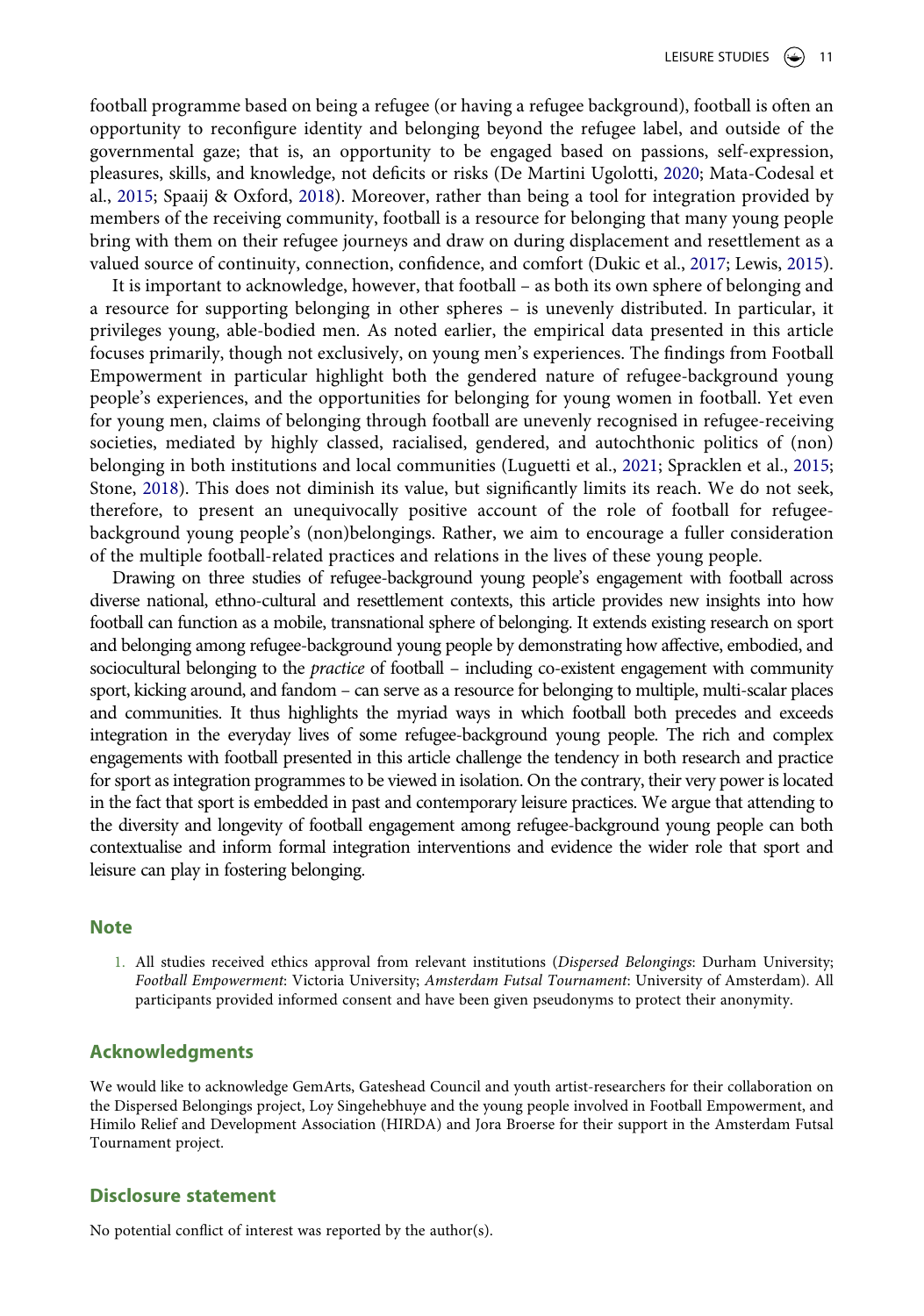#### 12  $\left(\bigcirc\right)$  C. NUNN ET AL.

#### **Funding**

This work was supported by the Marie Skłodowska-Curie Actions Durham University COFUND International Junior Research Fellowship.

#### **Notes on contributors**

*Dr Caitlin Nunn* is a Research Fellow at the Manchester Centre for Youth Studies at Manchester Metropolitan University, UK. Her research is located at the intersection of Refugee Studies and Youth Studies and addresses the lived experiences of refugee-background young people, using qualitative, participatory and arts-based approaches.

*Ramon Spaaij* is Professor in the Institute for Health and Sport at Victoria University, Australia, and Special Chair of Sociology of Sport at the University of Amsterdam, Netherlands. His research addresses sociocultural aspects and impacts of sport, with a focus on diversity, social inclusion and violence.

*Carla Luguetti* is Lecturer and Research Fellow in the Institute for Health and Sport at Victoria University, Australia, and an expert in sport pedagogy and social justice. Her work focuses on activist approaches within sport and physical education context, in collaboration with researchers and practitioners from all over the world.

#### **ORCID**

Ramón Spaaij http://orcid.org/0000-0002-1260-3111 Carla Luguetti **b** http://orcid.org/0000-0002-9442-1636

#### **References**

- <span id="page-13-0"></span>Amara, M., Aquilina, D., Argent, E., Betzer-Tayar, M., Green, M., Henry, I., . . . Taylor, J. [\(2004](#page-3-0)). *The roles of sport and education in the social inclusion of asylum seekers and refugees: An evaluation of policy and practice in the UK*. Loughborough University.
- <span id="page-13-4"></span>Anthias, F. ([2009](#page-4-0)). Translocational belonging, identity and generation: Questions and problems in migration and ethnic studies. *Finnish Journal of Ethnicity and Migration*, *4*(1), 6–15. [http://etmu.fi/wp-content/uploads/2013/01/](http://etmu.fi/wp-content/uploads/2013/01/FJEM_1_2009.pdf) [FJEM\\_1\\_2009.pdf](http://etmu.fi/wp-content/uploads/2013/01/FJEM_1_2009.pdf)
- <span id="page-13-5"></span>Back, L., Sinha, S., & Bryan, W. C. [\(2012\)](#page-4-1). New hierarchies of belonging. *European Journal of Cultural Studies*, *15*(2), 139–154. <https://doi.org/10.1177/1367549411432030>
- <span id="page-13-6"></span>Baker-Lewton, A., Sonn, C., Vincent, D. N., & Curnow, F. [\(2017\)](#page-4-2). 'I haven't lost hope of reaching out . . . ': Exposing racism in sport by elevating counternarratives. *International Journal of Inclusive Education*, *21*(11), 1097–1112. <http://doi.org/10.1080/13603116.2017.1350316>
- <span id="page-13-11"></span>Burdsey, D. [\(2006\)](#page-11-0). No ball games allowed? A Socio-historical examination of the development and social significance of British Asian football clubs.". *Journal of Ethnic and Migration Studies*, *32*(3), 477–496. [https://doi.org/10.](https://doi.org/10.1080/13691830600554841) [1080/13691830600554841](https://doi.org/10.1080/13691830600554841)
- <span id="page-13-3"></span>Chopra, V., & Dryden-Peterson, S. ([2020](#page-3-1)). Borders and belonging: Displaced Syrian youth navigating symbolic boundaries in Lebanon. *Globalisation, Societies and Education*, *18*(4), 449–463. [https://doi.org/10.1080/14767724.](https://doi.org/10.1080/14767724.2020.1744428) [2020.1744428](https://doi.org/10.1080/14767724.2020.1744428)
- <span id="page-13-2"></span>Correa-Velez, I., Gifford, S. M., & Barnett, A. G. [\(2010\)](#page-3-2). Longing to belong: Social inclusion and wellbeing among youth with refugee backgrounds in the first three years in Melbourne, Australia. *Social Science & Medicine*, *71*(8), 1399–1408. <https://doi.org/10.1016/j.socscimed.2010.07.018>
- <span id="page-13-10"></span>Correa-Velez, I., Gifford, S. M., & McMichael, C. ([2015\)](#page-6-1). The persistence of predictors of wellbeing among refugee youth eight years after resettlement in Melbourne, Australia. *Social Science & Medicine*, *142*, 163–168. [https://doi.](https://doi.org/10.1016/j.socscimed.2015.08.017) [org/10.1016/j.socscimed.2015.08.017](https://doi.org/10.1016/j.socscimed.2015.08.017)
- <span id="page-13-8"></span>De Martini Ugolotti, N. [\(2015\)](#page-5-0). Climbing walls, making bridges: Children of immigrants' identity negotiations through capoeira and parkour in Turin. *Leisure Studies*, *34*(1), 19–33. [https://doi.org/10.1080/02614367.2014.](https://doi.org/10.1080/02614367.2014.966746) [966746](https://doi.org/10.1080/02614367.2014.966746)
- <span id="page-13-7"></span>De Martini Ugolotti, N. ([2020\)](#page-5-1). Music-making and forced migrants' affective practices of diasporic belonging. *Journal of Ethnic and Migration Studies*, 1–18. <https://doi.org/10.1080/1369183X.2020.1790344>
- <span id="page-13-1"></span>Dukic, D., McDonald, B., & Spaaij, R. ([2017\)](#page-3-3). Being able to play: Experiences of social inclusion and exclusion within a football team of people seeking asylum. *Social Inclusion*, *5*(2), 101. <https://doi.org/10.17645/si.v5i2.892>
- <span id="page-13-9"></span>Erdal, M. B., & Oeppen, C. ([2013](#page-5-2)). Migrant balancing acts: Understanding the interactions between integration and transnationalism. *Journal of Ethnic and Migration Studies*, *39*(6), 867–884. [https://doi.org/10.1080/1369183X.](https://doi.org/10.1080/1369183X.2013.765647) [2013.765647](https://doi.org/10.1080/1369183X.2013.765647)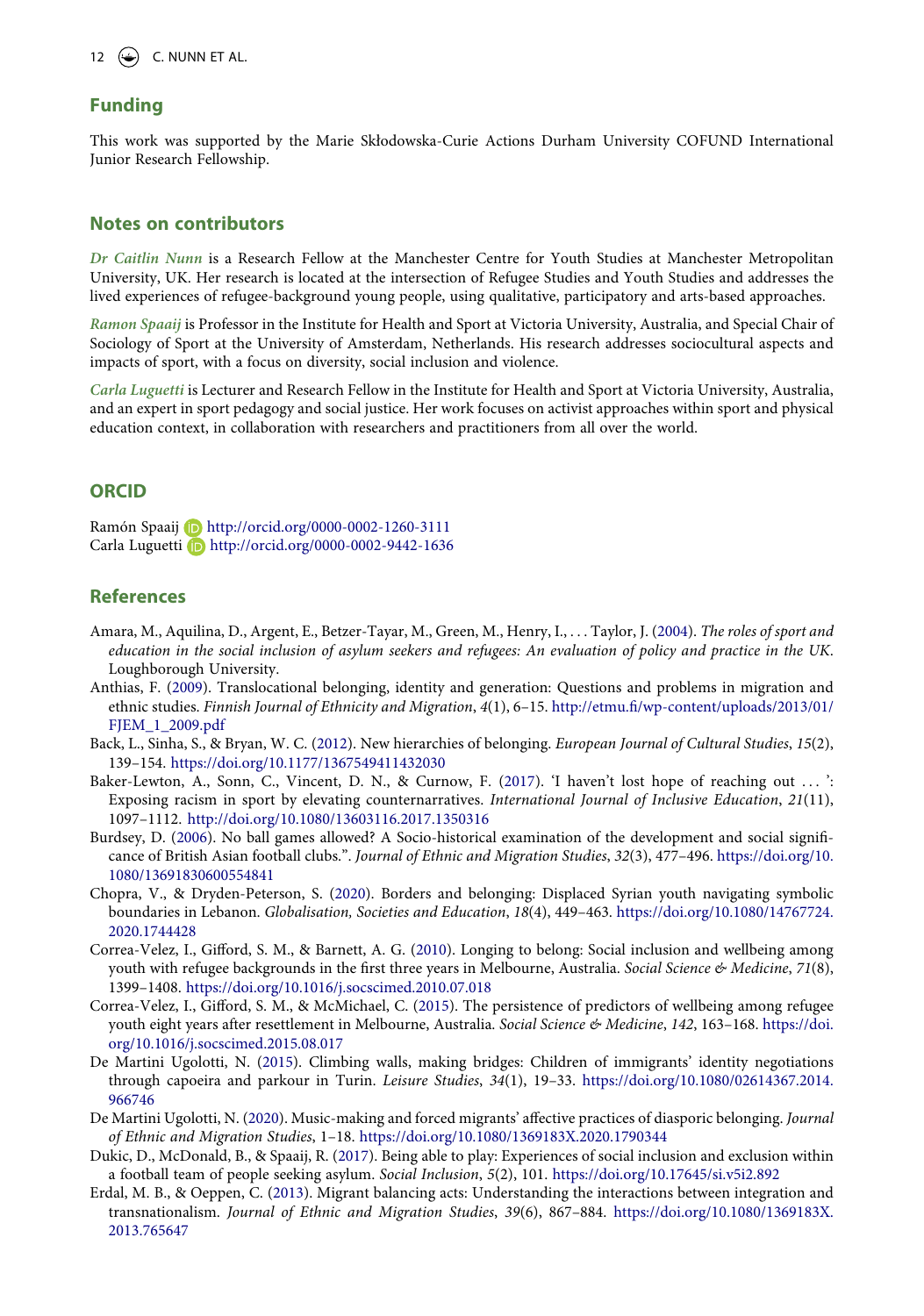- <span id="page-14-3"></span>Gibbs, L., & Block, K. [\(2017\)](#page-3-0). Promoting social inclusion through sport for refugee-background youth in Australia: Analysing different participation models. *Social Inclusion*, *5*(2), 91–100. <https://doi.org/10.17645/si.v5i2.903>
- <span id="page-14-10"></span>Harwood, G., Sendall, M. C., Heesch, K. C., & Brough, M. [\(2020](#page-3-3)). A Bourdieusian analysis exploring the meaning of sport for young women from refugee backgrounds in an Australian state high school. *Sport, Education and Society*, *26*(2), 175–187. <https://doi.org/10.1080/13573322.2019.1710697>
- <span id="page-14-14"></span>Jeanes, R., O' Connor, J., & Alfrey, L. ([2015](#page-4-3)). Sport and the resettlement of young people from refugee backgrounds in Australia. *Journal of Sport and Social Issues*, *39*(6), 480–500. <https://doi.org/10.1177/0193723514558929>
- <span id="page-14-25"></span>Lanfranchi, P., & Taylor, M. ([2001](#page-10-0)). *Moving with the ball: The migration of professional footballers*. Berg.
- <span id="page-14-17"></span>Lewis, H. ([2015\)](#page-5-3). Music, dancing and clothing as belonging and freedom among people seeking asylum in the UK. *Leisure Studies*, *34*(1), 42–58. <https://doi.org/10.1080/02614367.2014.966744>
- <span id="page-14-4"></span>Ley, C., Karus, F., Wiesbauer, L., Rato Barrio, M., & Spaaij, R. ([2021](#page-3-0)). Health, integration and agency: Sport participation experiences of asylum seekers. *Journal of Refugee Studies*. <https://doi.org/10.1093/jrs/feaa081>
- <span id="page-14-16"></span>Luguetti, C., Singehebhuye, L., & Spaaij, R. ([2021](#page-4-4)). 'Stop mocking, start respecting': An activist approach meets African Australian refugee-background young women in grassroots football. *Qualitative Research in Sport, Exercise and Health*, 1–18. <https://doi.org/10.1080/2159676X.2021.1879920>
- <span id="page-14-23"></span>Luguetti, C., Singehebhuye, L., & Spaaij, R. [\(2020](#page-7-0)). Towards a culturally relevant sport pedagogy: Lessons learned from African Australian refugee-background coaches in grassroots football. *Sport, Education and Society*, 1–13. <https://doi.org/10.1080/13573322.2020.1865905>
- <span id="page-14-20"></span>Malkki, L. [\(1995\)](#page-6-2). Refugees and exile: From 'refugee studies' to the national order of things. *Annual Review of Anthropology*, *24*(1), 495–523. <https://doi.org/10.1146/annurev.an.24.100195.002431>
- <span id="page-14-7"></span>Mata-Codesal, D., Peperkamp, E., & Tiesler, N.-C. [\(2015](#page-3-4)). Migration, migrants and leisure: Meaningful leisure? *Leisure Studies*, *34*(1), 1–4. <https://doi.org/10.1080/02614367.2015.992620>
- <span id="page-14-11"></span>May, V. ([2013](#page-3-5)). *Connecting self to society: Belonging in a changing world*. Houndmills: Palgrave Macmillan.
- <span id="page-14-18"></span>McDonald, B., Spaaij, R., & Dukic, D. ([2019](#page-5-4)). Moments of social inclusion: Asylum seekers, football and solidarity. *Sport in Society*, *22*(6), 935–949. <https://doi.org/10.1080/17430437.2018.1504774>
- <span id="page-14-2"></span>Ndofor-Tah, C., Strang, A., Phillimore, J., Morrice, L., Michael, L., Wood, P., & Simmons, J. [\(2019\)](#page-2-2). *Home office indicators of integration framework 2019* (Third ed.). Home Office.
- <span id="page-14-13"></span>Nunn, C. ([2014](#page-3-6)). Introduction: The belonging issue. *New Scholar: An International Journal of the Humanities, Creative Arts and Social Sciences*, *3*(1), i-vi. <https://dro.dur.ac.uk/17011/>
- <span id="page-14-12"></span>Nunn, C. [\(2018](#page-3-5)). *Dispersed Belongings: A Participatory Arts-Based Study of Experiences of Resettled Refugee Young People in Regional Cities in Australia and the United Kingdom. A Report for Project Partners*. Manchester Centre for Youth Studies.
- <span id="page-14-0"></span>Nunn, C., Gifford, S., McMichael, C., & Correa-Velez, I. [\(2017\)](#page-2-3). Navigating precarious terrains: Reconceptualizing refugee-youth settlement. *Refuge*, *33*(2), 45–55. <https://doi.org/10.7202/1043062ar>
- <span id="page-14-22"></span>Oliver, K. L., & Oesterreich, H. A. ([2013\)](#page-7-1). Student-centered inquiry as curriculum as a model for field based teacher education. *Journal of Curriculum Studies*, *45*(3), 394–417. <https://doi.org/10.1080/00220272.2012.719550>
- <span id="page-14-15"></span>Palmer, C. [\(2009\)](#page-4-4). Soccer and the politics of identity for young Muslim refugee women in South Australia. *Soccer and Society*, *10*(1), 27–38. <https://doi.org/10.1080/14660970802472643>
- <span id="page-14-21"></span>Riessman, C. K. [\(2011\)](#page-6-3). What's different about narrative inquiry? Cases, categories and contexts. In D. Silverman (Ed.), *Qualitative research* (pp. 310–330). Sage.
- <span id="page-14-5"></span>Robinson, D. B., Robinson, I. M., Currie, V., & Hall, N. [\(2019\)](#page-3-0). The Syrian Canadian Sports Club: A communitybased participatory action research project with/for Syrian Youth Refugees. *Social Sciences*, *8*(6), 1–15. [https://doi.](https://doi.org/10.3390/socsci8060163) [org/10.3390/socsci8060163](https://doi.org/10.3390/socsci8060163)
- <span id="page-14-9"></span>Saharso, S. [\(2019\)](#page-3-7). Who needs integration? Debating a central, yet increasingly contested concept in migration studies. *Comparative Migration Studies*, *7*(1), 16. <https://doi.org/10.1186/s40878-019-0123-9>
- <span id="page-14-1"></span>Schinkel, W. [\(2018](#page-2-4)). Against 'immigrant integration': For an end to neo-colonial knowledge production. *Comparative Migration Studies*, *6*(1), 31. <https://doi.org/10.1186/s40878-018-0095-1>
- <span id="page-14-19"></span>Smets, K. [\(2018](#page-5-5)). The way Syrian refugees in Turkey use media: Understanding 'connected refugees' through a nonmedia-centric and local approach. *Communications*, *43*(1), 113–123. <https://doi.org/10.1515/commun-2017-0041>
- <span id="page-14-6"></span>Spaaij, R. [\(2012\)](#page-3-0). Beyond the playing field: Experiences of sport, social capital and integration among Somalis in Australia. *Ethnic and Racial Studies*, *35*(9), 1519–1538. <https://doi.org/10.1080/01419870.2011.592205>
- <span id="page-14-8"></span>Spaaij, R. [\(2015\)](#page-3-3). Refugee youth, belonging and community sport. *Leisure Studies*, *34*(3), 303–318. [https://doi.org/10.](https://doi.org/10.1080/02614367.2014.893006) [1080/02614367.2014.893006](https://doi.org/10.1080/02614367.2014.893006)
- <span id="page-14-27"></span>Spaaij, R., & Oxford, S. ([2018](#page-12-1)). SDP and forced displacement. In H. Collison, S. Darnell, R. Giulianotti, & P. D. Howe (Eds.), *Routledge handbook of sport and development and peace* (pp. 385–395). Routledge.
- <span id="page-14-26"></span>Spaaij, R., & Broerse, J. ([2018](#page-11-1)). Sport and the politics of belonging: The experiences of Australian and Dutch Somalis. In C. Sonn & N. Oke (Eds.), *Places of privilege: Interdisciplinary perspectives on identities, change and resistance*  (pp. 105–122). Brill.
- <span id="page-14-24"></span>Spaaij, R., & Broerse, J. ([2019](#page-8-0)). Diaspora as aesthetic formation: Community sports events and the making of a Somali Diaspora. *Journal of Ethnic and Migration Studies*, *45*(5), 752–769. [https://doi.org/10.1080/1369183X.2018.](https://doi.org/10.1080/1369183X.2018.1427052) [1427052](https://doi.org/10.1080/1369183X.2018.1427052)